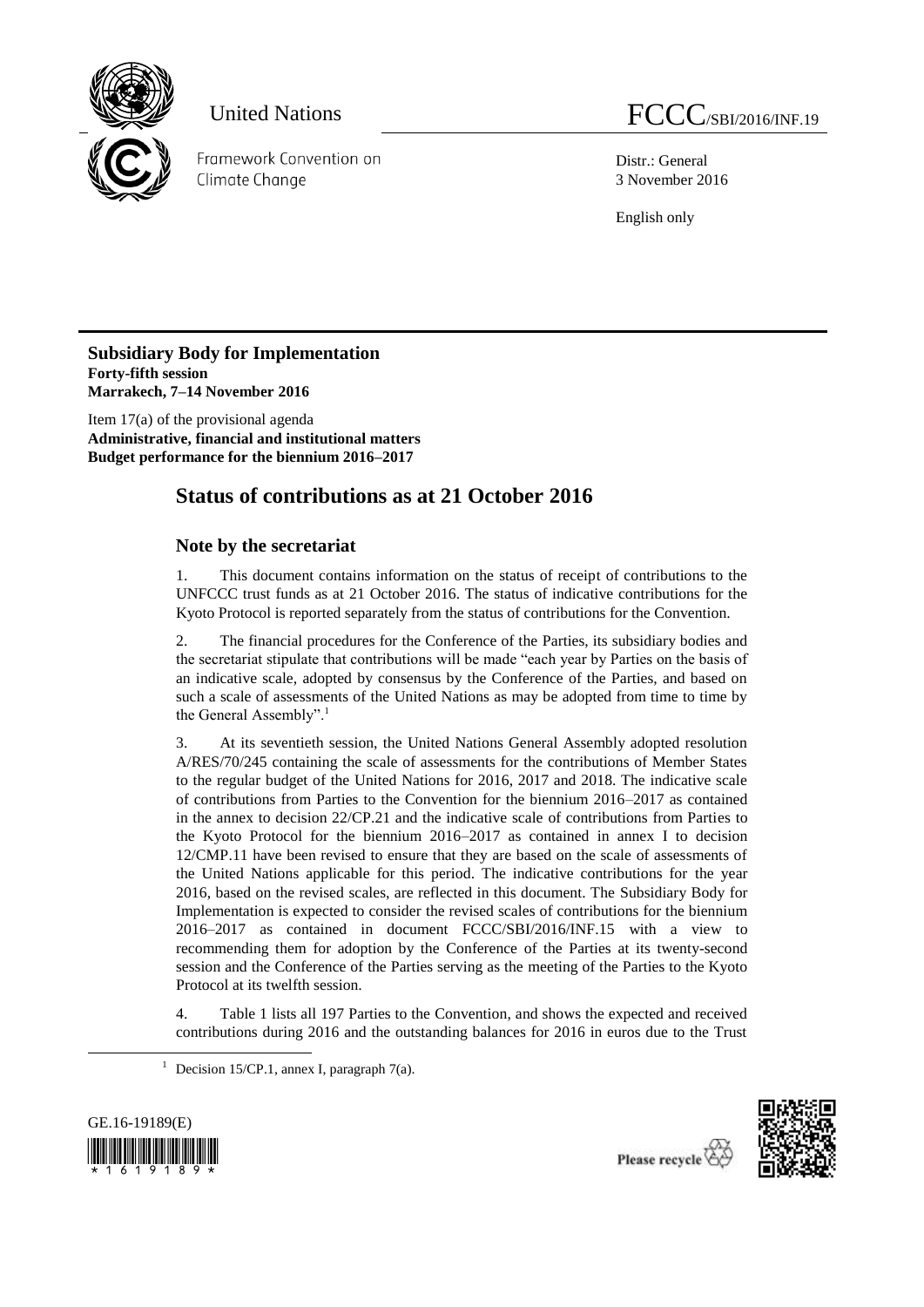Fund for the Core Budget of the UNFCCC. Eighty-four Parties have paid their contributions for 2016, and 84.7 per cent of the indicative contributions for this year have been received. Table 2 reflects the outstanding contributions for the years 1996–2009 in United States dollars, while table 3 groups Parties according to the status of contributions paid to the Trust Fund for the Core Budget of the UNFCCC (Convention).

5. Table 4 lists all 192 Parties to the Kyoto Protocol, and shows the expected and received contributions during 2016 and the outstanding balances for 2016 in euros due to the Trust Fund for the Core Budget of the UNFCCC (Kyoto Protocol). Seventy-three Parties have paid their contributions for 2016, and 61.9 per cent of the indicative contributions for this year have been received. Table 5 shows the outstanding amounts for the years 2005–2009 in United States dollars. In table 6, Parties are grouped according to the status of contributions paid to the core budget for the Kyoto Protocol.

6. The status of payment of fees for the international transaction log is shown in table 7. As at 21 October 2016, only one Party had a fully outstanding fee for 2016.

7. Table 8 reflects the voluntary contributions received in 2016 by the Trust Fund for Supplementary Activities. USD 9.83 million has been received for supplementary activities, and no fees have been received for joint implementation. Table 9 shows voluntary contributions to the Trust Fund for Participation in the UNFCCC Process, amounting to USD 1.86 million in 2016.

8. The various fees paid towards the clean development mechanism are listed in table 10 and amount to USD 7.71 million for 2016.

#### Table 1

### **Trust Fund for the Core Budget of the UNFCCC (Convention): status of contributions as at 21 October 2016**

| Party               | Arrears for<br>2010-2015<br>and advances<br>as at $31$<br>December<br>$2015$ (EUR) | Indicative<br>contributions<br>for 2016<br>(EUR) | Amount paid<br>in $2016$ (EUR) | Contributions<br>advance for<br>future years<br>(EUR) | <b>Outstanding</b><br>received in for 2010-2016<br>as at $21$<br>October 2016<br>(EUR) | Outstanding<br>contributions<br>contributions for 1996-2009<br>as at $21$<br>October 2016<br>(USD)<br>(see table $2)$ |
|---------------------|------------------------------------------------------------------------------------|--------------------------------------------------|--------------------------------|-------------------------------------------------------|----------------------------------------------------------------------------------------|-----------------------------------------------------------------------------------------------------------------------|
| Afghanistan         | 896                                                                                | 1 1 0 5                                          |                                |                                                       | 2 0 0 1                                                                                |                                                                                                                       |
| Albania             | $-1827$                                                                            | 1474                                             |                                | 353                                                   |                                                                                        |                                                                                                                       |
| Algeria             | 24 5 17                                                                            | 29 660                                           | 54 177                         |                                                       |                                                                                        |                                                                                                                       |
| Andorra             |                                                                                    | 1 1 0 5                                          |                                |                                                       | 1 1 0 5                                                                                |                                                                                                                       |
| Angola              |                                                                                    | 1842                                             |                                |                                                       | 1842                                                                                   |                                                                                                                       |
| Antigua and Barbuda | 358                                                                                | 368                                              |                                |                                                       | 726                                                                                    |                                                                                                                       |
| Argentina           | 77 347                                                                             | 164 327                                          | 77 348                         |                                                       | 164 326                                                                                |                                                                                                                       |
| Armenia             | $-1290$                                                                            | 1 1 0 5                                          |                                | 185                                                   |                                                                                        |                                                                                                                       |
| Australia           |                                                                                    | 430 529                                          | 430 529                        |                                                       |                                                                                        |                                                                                                                       |
| Austria             |                                                                                    | 132 641                                          | 132 641                        |                                                       |                                                                                        |                                                                                                                       |
| Azerbaijan          |                                                                                    | 11 053                                           | 11 053                         |                                                       |                                                                                        |                                                                                                                       |
| <b>Bahamas</b>      | 3 0 4 4                                                                            | 2579                                             | 5 6 23                         |                                                       |                                                                                        |                                                                                                                       |
| Bahrain             |                                                                                    | 8 1 0 6                                          | 154                            |                                                       | 7952                                                                                   |                                                                                                                       |
| Bangladesh          | 1659                                                                               | 1842                                             | 3 5 0 2                        | 1                                                     |                                                                                        |                                                                                                                       |
| <b>Barbados</b>     | 1 4 3 2                                                                            | 1 2 9 0                                          | 1 4 3 2                        |                                                       | 1 2 9 0                                                                                |                                                                                                                       |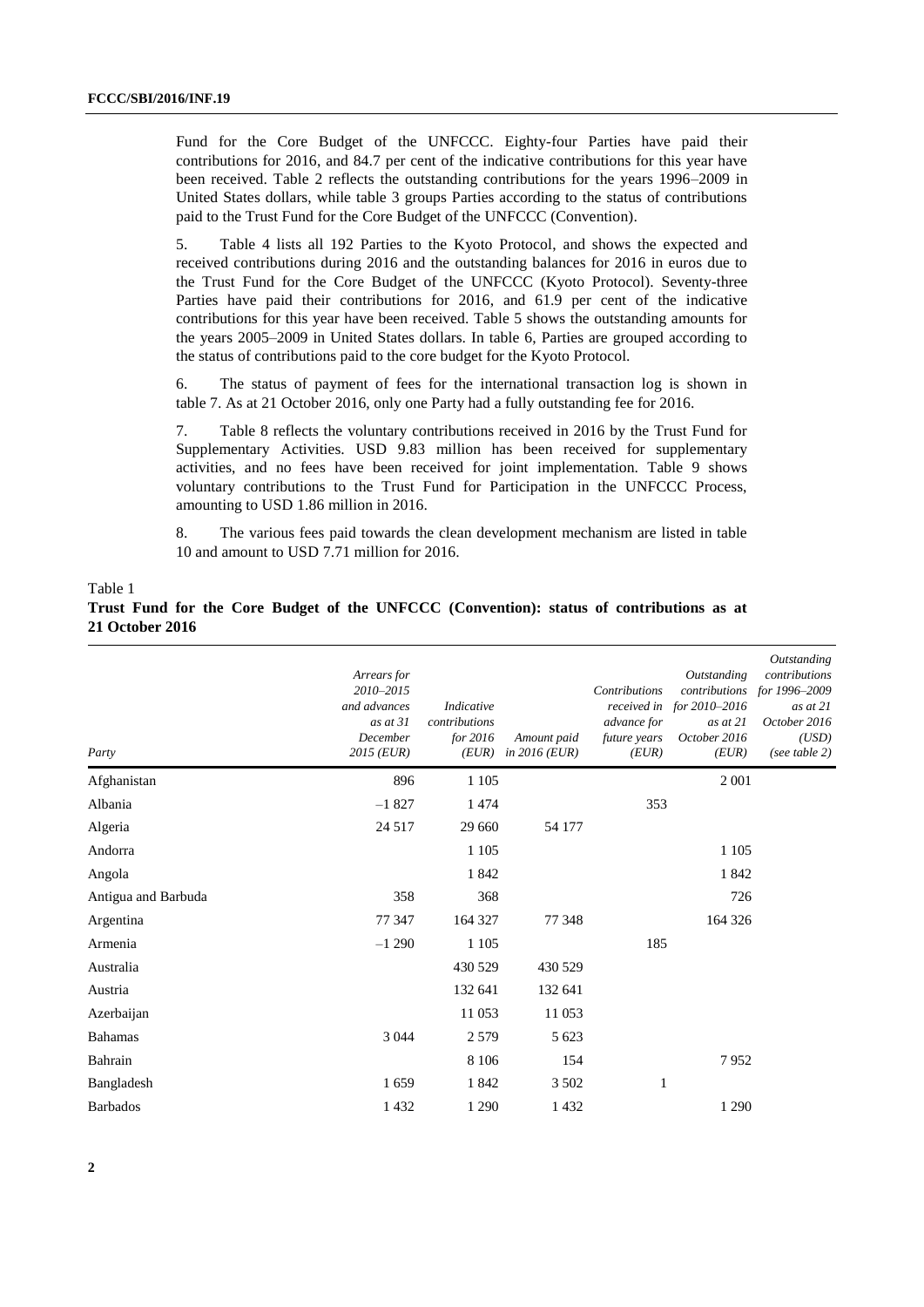| Party                                 | Arrears for<br>2010-2015<br>and advances<br>as at $31$<br>December<br>2015 (EUR) | Indicative<br>contributions<br>for 2016<br>(EUR) | Amount paid<br>in $2016$ (EUR) | Contributions<br>advance for<br>future years<br>(EUR) | Outstanding<br>contributions<br>received in for 2010-2016<br>as at 21<br>October 2016<br>(EUR) | Outstanding<br>contributions<br>for 1996–2009<br>as at 21<br>October 2016<br>(USD)<br>(see table 2) |
|---------------------------------------|----------------------------------------------------------------------------------|--------------------------------------------------|--------------------------------|-------------------------------------------------------|------------------------------------------------------------------------------------------------|-----------------------------------------------------------------------------------------------------|
| <b>Belarus</b>                        |                                                                                  | 10 316                                           | 10 316                         |                                                       |                                                                                                |                                                                                                     |
| Belgium                               |                                                                                  | 163 037                                          | 163 037                        |                                                       |                                                                                                |                                                                                                     |
| Belize                                | 510                                                                              | 189                                              |                                |                                                       | 699                                                                                            |                                                                                                     |
| Benin                                 | 2 706                                                                            | 553                                              |                                |                                                       | 3 2 5 9                                                                                        | 133                                                                                                 |
| Bhutan                                |                                                                                  | 189                                              | 189                            |                                                       |                                                                                                |                                                                                                     |
| Bolivia (Plurinational State of)      | 1611                                                                             | 2 2 1 1                                          |                                |                                                       | 3822                                                                                           |                                                                                                     |
| Bosnia and Herzegovina                |                                                                                  | 2 3 9 5                                          | 2 3 9 5                        |                                                       |                                                                                                |                                                                                                     |
| Botswana                              |                                                                                  | 2579                                             | 3 4 3 1                        | 852                                                   |                                                                                                |                                                                                                     |
| <b>Brazil</b>                         | 1 024 789                                                                        | 704 285                                          | 499 467                        |                                                       | 1 229 607                                                                                      |                                                                                                     |
| Brunei Darussalam                     | 2 2 4 8                                                                          | 5 3 4 2                                          |                                |                                                       | 7590                                                                                           |                                                                                                     |
| Bulgaria                              |                                                                                  | 8 2 9 0                                          | 8861                           | 571                                                   |                                                                                                |                                                                                                     |
| <b>Burkina Faso</b>                   | 1943                                                                             | 737                                              | 238                            |                                                       | 2442                                                                                           |                                                                                                     |
| Burundi                               | 926                                                                              | 189                                              |                                |                                                       | 1 1 1 5                                                                                        | 2 2 0 3                                                                                             |
| Cabo Verde                            | 184                                                                              | 189                                              |                                |                                                       | 373                                                                                            |                                                                                                     |
| Cambodia                              | 430                                                                              | 737                                              |                                |                                                       | 1 1 6 7                                                                                        |                                                                                                     |
| Cameroon                              | 10417                                                                            | 1842                                             |                                |                                                       | 12 259                                                                                         |                                                                                                     |
| Canada                                |                                                                                  | 538 115                                          | 538 115                        |                                                       |                                                                                                |                                                                                                     |
| Central African Republic              | 344                                                                              | 189                                              |                                |                                                       | 533                                                                                            |                                                                                                     |
| Chad                                  | 1802                                                                             | 921                                              |                                |                                                       | 2723                                                                                           | 3 0 0 5                                                                                             |
| Chile                                 |                                                                                  | 73 505                                           | 61 530                         |                                                       | 11975                                                                                          |                                                                                                     |
| China                                 |                                                                                  | 1 459 231                                        | 840 000                        |                                                       | 619 231                                                                                        |                                                                                                     |
| Colombia                              | 28 028                                                                           | 59 320                                           |                                |                                                       | 87 348                                                                                         |                                                                                                     |
| Comoros                               | 926                                                                              | 189                                              |                                |                                                       | 1 1 1 5                                                                                        | 30                                                                                                  |
| Congo                                 |                                                                                  | 1 1 0 5                                          |                                |                                                       | 1 1 0 5                                                                                        |                                                                                                     |
| Cook Islands                          |                                                                                  | 189                                              | 221                            | 32                                                    |                                                                                                |                                                                                                     |
| Costa Rica                            | 13 048                                                                           | 8658                                             | 16740                          |                                                       | 4966                                                                                           |                                                                                                     |
| Côte d'Ivoire                         | 9514                                                                             | 1658                                             | 6 6 4 2                        |                                                       | 4 5 3 0                                                                                        |                                                                                                     |
| Croatia                               | 1 1 1 1                                                                          | 18 2 38                                          | 27 015                         | 7666                                                  |                                                                                                |                                                                                                     |
| Cuba                                  | 63 032                                                                           | 11974                                            |                                |                                                       | 75 006                                                                                         |                                                                                                     |
| Cyprus                                |                                                                                  | 7922                                             | 7922                           |                                                       |                                                                                                |                                                                                                     |
| Czechia                               | $-71110$                                                                         | 63 373                                           |                                | 7737                                                  |                                                                                                |                                                                                                     |
| Democratic People's Republic of Korea | 5814                                                                             | 921                                              |                                |                                                       | 6735                                                                                           |                                                                                                     |
| Democratic Republic of the Congo      | 2 7 0 6                                                                          | 1474                                             |                                |                                                       | 4 1 8 0                                                                                        | 832                                                                                                 |
| Denmark                               | $-1302$                                                                          | 107 586                                          | 106 284                        |                                                       |                                                                                                |                                                                                                     |
| Djibouti                              | 926                                                                              | 189                                              |                                |                                                       | 1 1 1 5                                                                                        | 158                                                                                                 |
| Dominica                              | 926                                                                              | 189                                              |                                |                                                       | 1 1 1 5                                                                                        | 3 0 0 5                                                                                             |
| Dominican Republic                    | 39 365                                                                           | 8 4 7 4                                          |                                |                                                       | 47839                                                                                          | 21 316                                                                                              |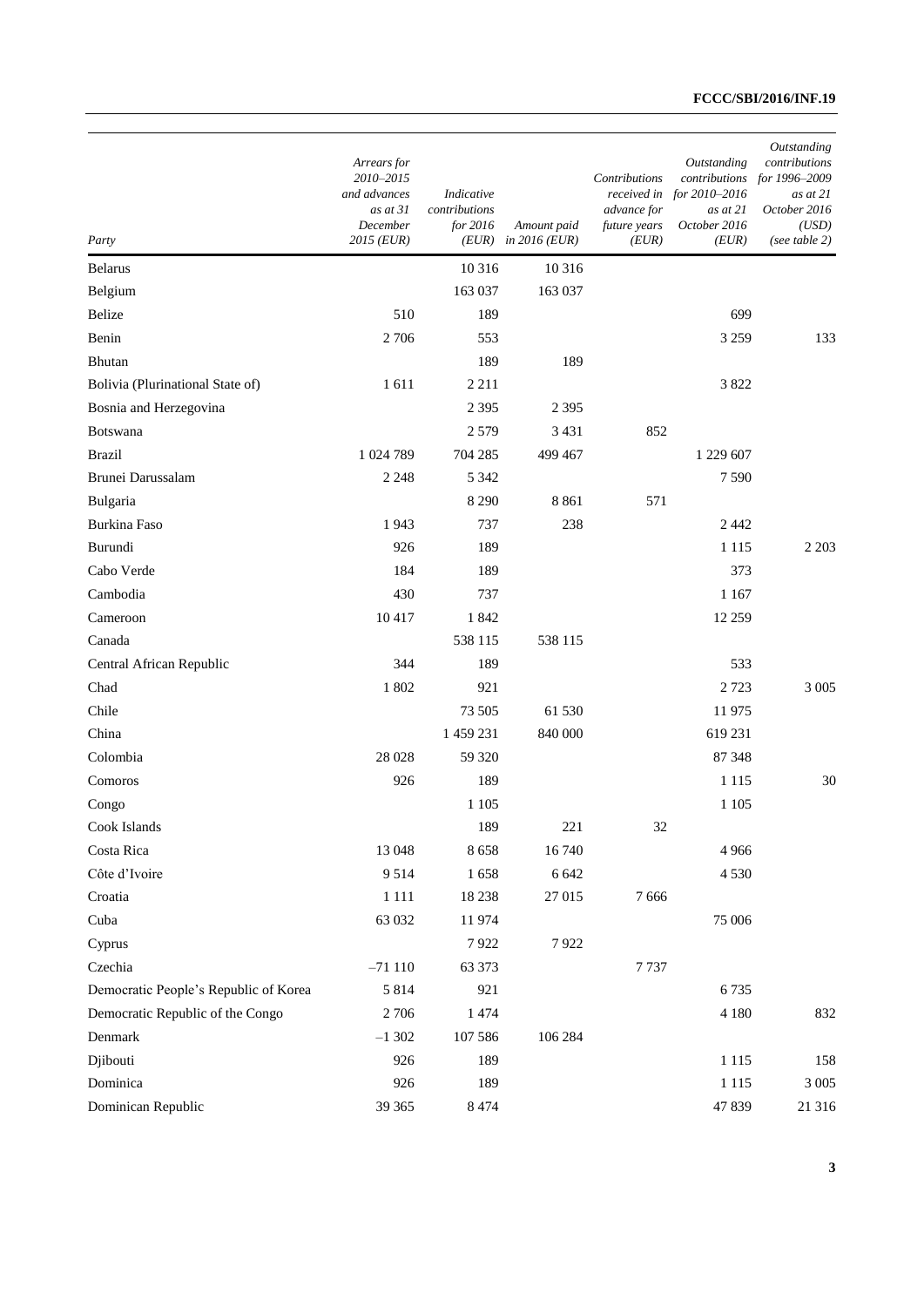| Party                      | Arrears for<br>2010-2015<br>and advances<br>as at 31<br>December<br>2015 (EUR) | Indicative<br>contributions<br>for 2016 | Amount paid<br>$(EUR)$ in 2016 (EUR) | Contributions<br>advance for<br>future years<br>(EUR) | Outstanding<br>contributions<br>received in for 2010–2016<br>as at 21<br>October 2016<br>(EUR) | Outstanding<br>contributions<br>for 1996-2009<br>as at 21<br>October 2016<br>(USD)<br>(see table $2)$ |
|----------------------------|--------------------------------------------------------------------------------|-----------------------------------------|--------------------------------------|-------------------------------------------------------|------------------------------------------------------------------------------------------------|-------------------------------------------------------------------------------------------------------|
| Ecuador                    | 12716                                                                          | 12 3 43                                 |                                      |                                                       | 25 059                                                                                         |                                                                                                       |
| Egypt                      |                                                                                | 28 002                                  |                                      |                                                       | 28 002                                                                                         |                                                                                                       |
| El Salvador                | 7950                                                                           | 2579                                    |                                      |                                                       | 10 5 29                                                                                        |                                                                                                       |
| <b>Equatorial Guinea</b>   | 8 2 0 7                                                                        | 1842                                    |                                      |                                                       | 10 049                                                                                         |                                                                                                       |
| Eritrea                    | $-189$                                                                         | 189                                     | 189                                  | 189                                                   |                                                                                                |                                                                                                       |
| Estonia                    |                                                                                | 7 000                                   | 7572                                 | 572                                                   |                                                                                                |                                                                                                       |
| Ethiopia                   | 2 7 2 3                                                                        | 1842                                    | 4565                                 |                                                       |                                                                                                |                                                                                                       |
| European Union             |                                                                                | 472 380                                 | 472 380                              |                                                       |                                                                                                |                                                                                                       |
| Fiji                       | $-553$                                                                         | 553                                     |                                      |                                                       |                                                                                                |                                                                                                       |
| Finland                    |                                                                                | 84 006                                  | 84 006                               |                                                       |                                                                                                |                                                                                                       |
| France                     |                                                                                | 895 140                                 | 895 140                              |                                                       |                                                                                                |                                                                                                       |
| Gabon                      | 12 04 6                                                                        | 3 1 3 2                                 |                                      |                                                       | 15 178                                                                                         |                                                                                                       |
| Gambia                     | 926                                                                            | 189                                     |                                      |                                                       | 1 1 1 5                                                                                        |                                                                                                       |
| Georgia                    |                                                                                | 1474                                    | 1474                                 |                                                       |                                                                                                |                                                                                                       |
| Germany                    |                                                                                | 1 177 001                               | 1 315 526                            | 138 525                                               |                                                                                                |                                                                                                       |
| Ghana                      |                                                                                | 2948                                    |                                      |                                                       | 2948                                                                                           |                                                                                                       |
| Greece                     | 209 936                                                                        | 86 769                                  | 95 704                               |                                                       | 201 001                                                                                        |                                                                                                       |
| Grenada                    | 926                                                                            | 189                                     |                                      |                                                       | 1 1 1 5                                                                                        |                                                                                                       |
| Guatemala                  | 6 6 2 6                                                                        | 5 1 5 8                                 |                                      |                                                       | 11784                                                                                          |                                                                                                       |
| Guinea                     | 1 3 1 9                                                                        | 368                                     |                                      |                                                       | 1687                                                                                           | 5 2 5 9                                                                                               |
| Guinea-Bissau              | 926                                                                            | 189                                     |                                      |                                                       | 1 1 1 5                                                                                        | 2953                                                                                                  |
| Guyana                     | $-368$                                                                         | 368                                     |                                      |                                                       |                                                                                                |                                                                                                       |
| Haiti                      | 2 706                                                                          | 553                                     |                                      |                                                       | 3 2 5 9                                                                                        | 308                                                                                                   |
| Honduras                   | 1432                                                                           | 1474                                    | 1 4 4 0                              |                                                       | 1466                                                                                           |                                                                                                       |
| Hungary                    |                                                                                | 29 660                                  | 59 450                               | 29 790                                                |                                                                                                |                                                                                                       |
| Iceland                    |                                                                                | 4 2 3 7                                 | 4 2 2 5                              |                                                       | 12                                                                                             |                                                                                                       |
| India                      | 119 245                                                                        | 135 772                                 | 119 245                              |                                                       | 135 772                                                                                        |                                                                                                       |
| Indonesia                  | 37 239                                                                         | 92 848                                  |                                      |                                                       | 130 087                                                                                        |                                                                                                       |
| Iran (Islamic Republic of) | 176 872                                                                        | 86 769                                  | 85 245                               |                                                       | 178 396                                                                                        |                                                                                                       |
| Iraq                       | 12 175                                                                         | 23 765                                  |                                      |                                                       | 35 940                                                                                         |                                                                                                       |
| Ireland                    | $-77005$                                                                       | 61715                                   | 23 5 67                              | 38 857                                                |                                                                                                |                                                                                                       |
| Israel                     | 42 619                                                                         | 79 216                                  | 112 300                              |                                                       | 9535                                                                                           |                                                                                                       |
| Italy                      |                                                                                | 690 468                                 | 1 174 456                            | 483 988                                               |                                                                                                |                                                                                                       |
| Jamaica                    |                                                                                | 1658                                    | 1658                                 |                                                       |                                                                                                |                                                                                                       |
| Japan                      |                                                                                | 1783279                                 | 1783 279                             |                                                       |                                                                                                |                                                                                                       |
| Jordan                     | 237                                                                            | 3 6 8 4                                 | 3 9 21                               |                                                       |                                                                                                |                                                                                                       |
| Kazakhstan                 |                                                                                | 35 187                                  | 22 29 1                              |                                                       | 12 8 9 6                                                                                       |                                                                                                       |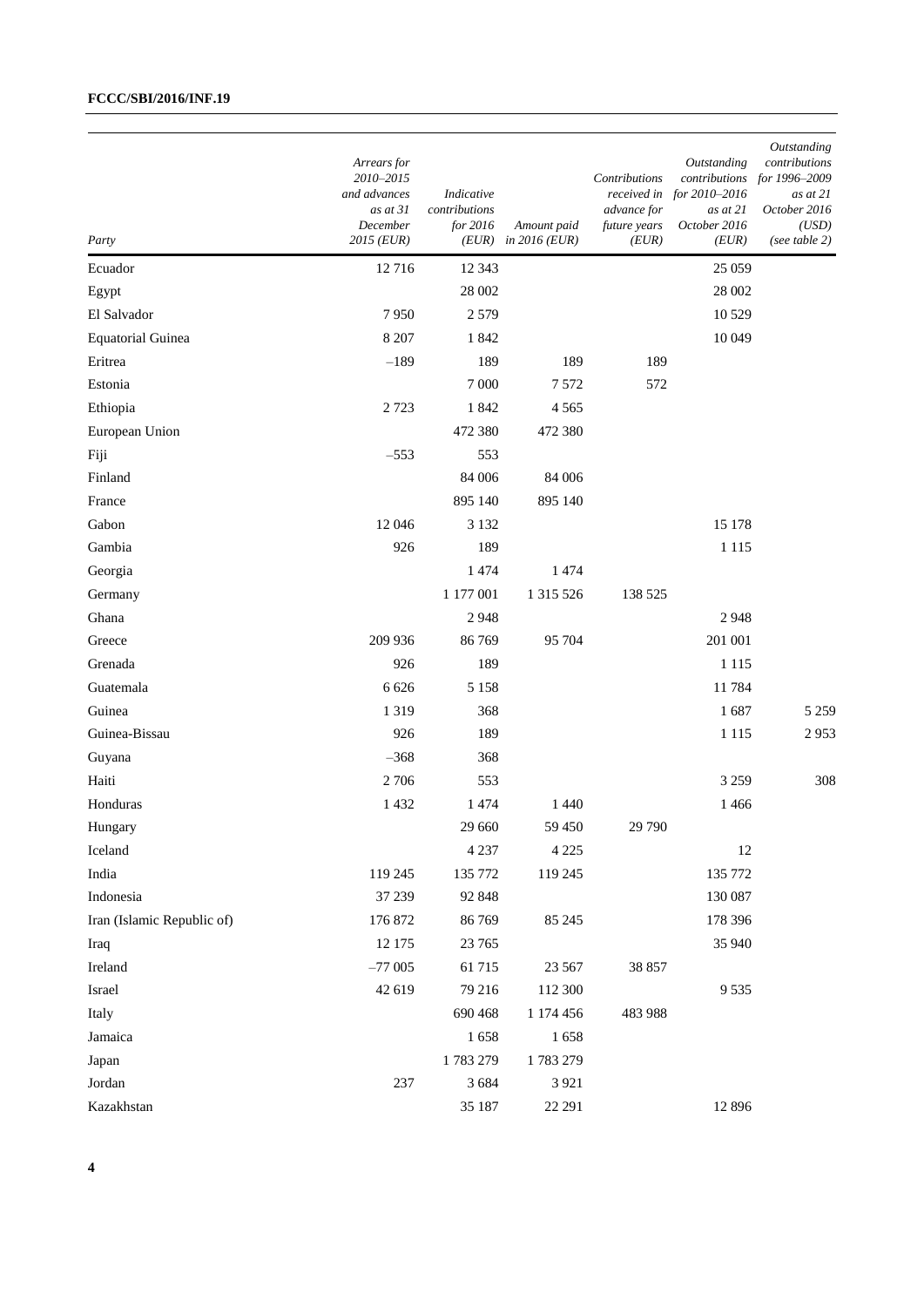| Party                            | Arrears for<br>2010-2015<br>and advances<br>$as$ at $31$<br>December<br>2015 (EUR) | Indicative<br>contributions<br>for 2016<br>(EUR) | Amount paid<br>in $2016$ (EUR) | Contributions<br>received in<br>advance for<br>future years<br>(EUR) | Outstanding<br>contributions<br>for 2010-2016<br>$as$ at $21$<br>October 2016<br>(EUR) | Outstanding<br>contributions<br>for 1996-2009<br>as at 21<br>October 2016<br>(USD)<br>(see table 2) |
|----------------------------------|------------------------------------------------------------------------------------|--------------------------------------------------|--------------------------------|----------------------------------------------------------------------|----------------------------------------------------------------------------------------|-----------------------------------------------------------------------------------------------------|
| Kenya                            |                                                                                    | 3 3 1 6                                          |                                |                                                                      | 3 3 1 6                                                                                |                                                                                                     |
| Kiribati                         | 270                                                                                | 189                                              |                                |                                                                      | 459                                                                                    |                                                                                                     |
| Kuwait                           |                                                                                    | 52 504                                           | 52 504                         |                                                                      |                                                                                        |                                                                                                     |
| Kyrgyzstan                       |                                                                                    | 368                                              | 368                            |                                                                      |                                                                                        |                                                                                                     |
| Lao People's Democratic Republic | $-368$                                                                             | 553                                              |                                |                                                                      | 185                                                                                    |                                                                                                     |
| Latvia                           | $-9211$                                                                            | 9 2 1 1                                          |                                |                                                                      |                                                                                        |                                                                                                     |
| Lebanon                          | 32 891                                                                             | 8 4 7 4                                          |                                |                                                                      | 41 3 65                                                                                |                                                                                                     |
| Lesotho                          | $-189$                                                                             | 189                                              |                                |                                                                      |                                                                                        |                                                                                                     |
| Liberia                          | 926                                                                                | 189                                              |                                |                                                                      | 1 1 1 5                                                                                | 776                                                                                                 |
| Libya                            | 122 788                                                                            | 23 028                                           |                                |                                                                      | 145 816                                                                                | 66 351                                                                                              |
| Liechtenstein                    | 1611                                                                               | 1 2 9 0                                          | 2 9 0 1                        |                                                                      |                                                                                        |                                                                                                     |
| Lithuania                        |                                                                                    | 13 264                                           | 13 5 5 3                       | 289                                                                  |                                                                                        |                                                                                                     |
| Luxembourg                       | 14 503                                                                             | 11790                                            | 26 29 3                        |                                                                      |                                                                                        |                                                                                                     |
| Madagascar                       | 1491                                                                               | 553                                              |                                |                                                                      | 2044                                                                                   |                                                                                                     |
| Malawi                           | 1 2 9 1                                                                            | 368                                              |                                |                                                                      | 1659                                                                                   |                                                                                                     |
| Malaysia                         |                                                                                    | 59 320                                           |                                |                                                                      | 59 320                                                                                 |                                                                                                     |
| Maldives                         | $-368$                                                                             | 368                                              | 494                            | 494                                                                  |                                                                                        |                                                                                                     |
| Mali                             | 2 1 3 6                                                                            | 553                                              | 1816                           |                                                                      | 873                                                                                    |                                                                                                     |
| Malta                            |                                                                                    | 2948                                             |                                |                                                                      | 2948                                                                                   |                                                                                                     |
| Marshall Islands                 | 510                                                                                | 189                                              |                                |                                                                      | 699                                                                                    |                                                                                                     |
| Mauritania                       | 1 4 0 9                                                                            | 368                                              |                                |                                                                      | 1777                                                                                   | 2570                                                                                                |
| Mauritius                        |                                                                                    | 2 2 1 1                                          | 2 4 9 6                        | 285                                                                  |                                                                                        |                                                                                                     |
| Mexico                           |                                                                                    | 264 360                                          | 379 906                        | 115 546                                                              |                                                                                        |                                                                                                     |
| Micronesia (Federated States of) | 510                                                                                | 189                                              |                                |                                                                      | 699                                                                                    |                                                                                                     |
| Monaco                           |                                                                                    | 1842                                             | 2 2 1 1                        | 369                                                                  |                                                                                        |                                                                                                     |
| Mongolia                         | $-578$                                                                             | 921                                              | 343                            |                                                                      |                                                                                        |                                                                                                     |
| Montenegro                       | $-921$                                                                             | 737                                              |                                | 184                                                                  |                                                                                        |                                                                                                     |
| Morocco                          | 131                                                                                | 9948                                             | 10 079                         |                                                                      |                                                                                        |                                                                                                     |
| Mozambique                       | 322                                                                                | 737                                              |                                |                                                                      | 1059                                                                                   |                                                                                                     |
| Myanmar                          |                                                                                    | 1842                                             | 1843                           | $\,1$                                                                |                                                                                        |                                                                                                     |
| Namibia                          |                                                                                    | 1842                                             |                                |                                                                      | 1842                                                                                   |                                                                                                     |
| Nauru                            | 926                                                                                | 189                                              | $1\;000$                       |                                                                      | 115                                                                                    |                                                                                                     |
| Nepal                            | $-94$                                                                              | 1 1 0 5                                          | 994                            |                                                                      | 17                                                                                     |                                                                                                     |
| Netherlands                      |                                                                                    | 273 019                                          | 321 927                        | 48 908                                                               |                                                                                        |                                                                                                     |
| New Zealand                      |                                                                                    | 49 372                                           | 49 372                         |                                                                      |                                                                                        |                                                                                                     |
| Nicaragua                        | 2706                                                                               | 737                                              |                                |                                                                      | 3 4 4 3                                                                                | 848                                                                                                 |
| Niger                            | 1 802                                                                              | 368                                              |                                |                                                                      | 2 1 7 0                                                                                | 1088                                                                                                |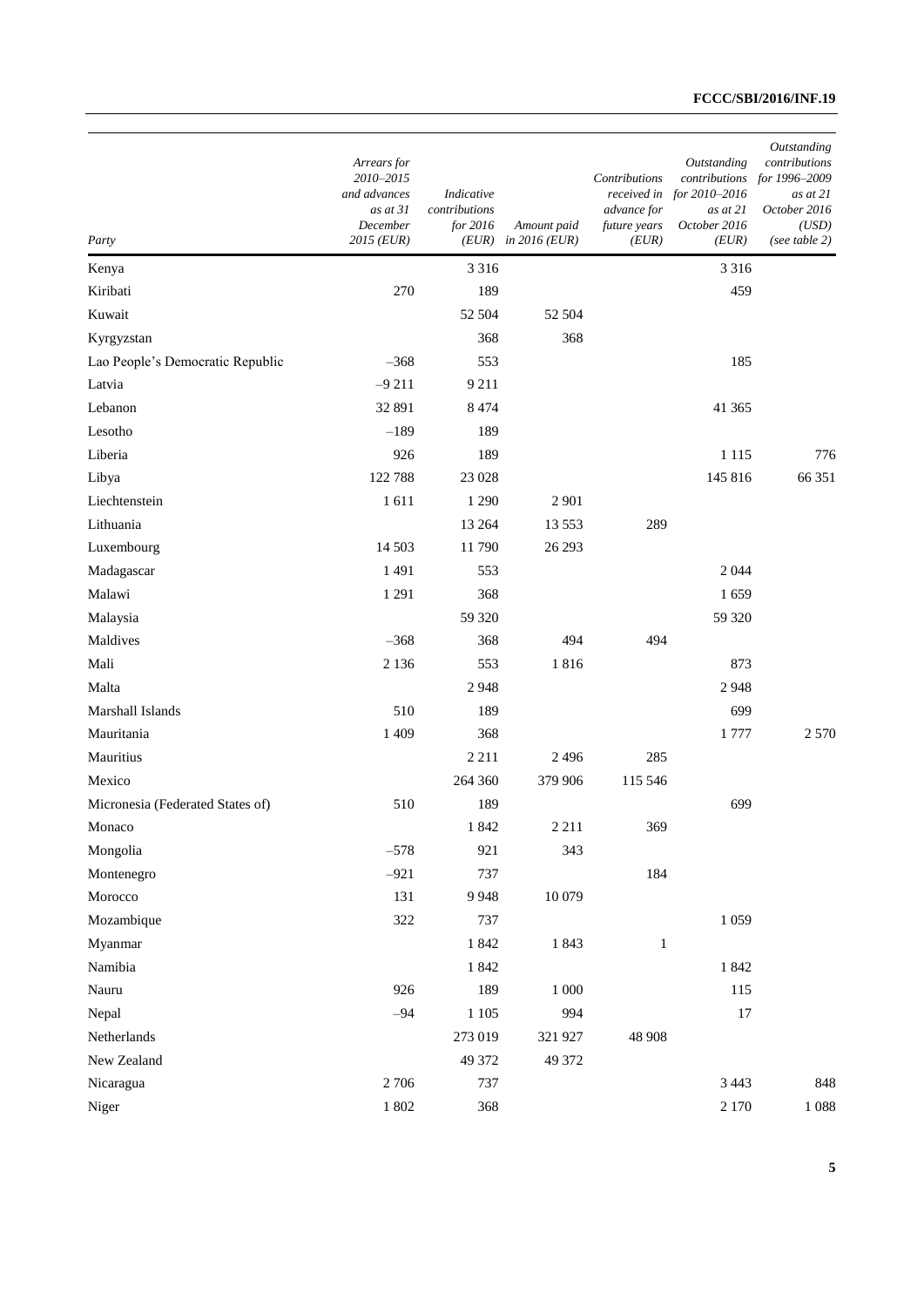| Party                            | Arrears for<br>2010-2015<br>and advances<br>as at 31<br>December<br>$2015$ (EUR) | Indicative<br>contributions<br>for 2016 | Amount paid<br>$(EUR)$ in 2016 (EUR) | Contributions<br>advance for<br>future years<br>(EUR) | Outstanding<br>contributions<br>received in for $2010-2016$<br>as at 21<br>October 2016<br>(EUR) | Outstanding<br>contributions<br>for 1996-2009<br>as at 21<br>October 2016<br>(USD)<br>(see table $2)$ |
|----------------------------------|----------------------------------------------------------------------------------|-----------------------------------------|--------------------------------------|-------------------------------------------------------|--------------------------------------------------------------------------------------------------|-------------------------------------------------------------------------------------------------------|
| Nigeria                          | 76 300                                                                           | 38 503                                  |                                      |                                                       | 114 803                                                                                          | 22 080                                                                                                |
| Niue                             | 184                                                                              | 189                                     |                                      |                                                       | 373                                                                                              |                                                                                                       |
| Norway                           |                                                                                  | 156 405                                 | 156 774                              | 369                                                   |                                                                                                  |                                                                                                       |
| Oman                             |                                                                                  | 20 817                                  |                                      |                                                       | 20 817                                                                                           |                                                                                                       |
| Pakistan                         | 54 584                                                                           | 17 133                                  | 12 3 5 3                             |                                                       | 59 364                                                                                           |                                                                                                       |
| Palau                            | $-189$                                                                           | 189                                     |                                      |                                                       |                                                                                                  |                                                                                                       |
| Panama                           | $-1116$                                                                          | 6 2 6 4                                 | 5 1 4 8                              |                                                       |                                                                                                  |                                                                                                       |
| Papua New Guinea                 | 2796                                                                             | 737                                     |                                      |                                                       | 3533                                                                                             | 1 3 7 8                                                                                               |
| Paraguay                         |                                                                                  | 2 5 7 9                                 | 2579                                 |                                                       |                                                                                                  |                                                                                                       |
| Peru                             | 20 948                                                                           | 25 0 54                                 | 20 948                               |                                                       | 25 0 54                                                                                          |                                                                                                       |
| Philippines                      | $-17037$                                                                         | 30 397                                  |                                      |                                                       | 13 360                                                                                           |                                                                                                       |
| Poland                           | $-169669$                                                                        | 154 932                                 | $-14737$                             |                                                       |                                                                                                  |                                                                                                       |
| Portugal                         |                                                                                  | 72 215                                  | 72 215                               |                                                       |                                                                                                  |                                                                                                       |
| Qatar                            | 103 839                                                                          | 49 55 6                                 |                                      |                                                       | 153 395                                                                                          |                                                                                                       |
| Republic of Korea                | $-181000$                                                                        | 375 631                                 | 194 631                              |                                                       |                                                                                                  |                                                                                                       |
| Republic of Moldova              |                                                                                  | 737                                     | 737                                  |                                                       |                                                                                                  |                                                                                                       |
| Romania                          |                                                                                  | 33 897                                  | 33 897                               |                                                       |                                                                                                  |                                                                                                       |
| <b>Russian Federation</b>        |                                                                                  | 568 881                                 | 449 135                              |                                                       | 119746                                                                                           |                                                                                                       |
| Rwanda                           | 358                                                                              | 368                                     |                                      |                                                       | 726                                                                                              |                                                                                                       |
| Saint Kitts and Nevis            | 115                                                                              | 189                                     |                                      |                                                       | 304                                                                                              |                                                                                                       |
| Saint Lucia                      | 314                                                                              | 189                                     | 179                                  |                                                       | 324                                                                                              |                                                                                                       |
| Saint Vincent and the Grenadines | 926                                                                              | 189                                     |                                      |                                                       | 1 1 1 5                                                                                          | 2 1 4 0                                                                                               |
| Samoa                            | 510                                                                              | 189                                     | 699                                  |                                                       |                                                                                                  |                                                                                                       |
| San Marino                       |                                                                                  | 553                                     | 553                                  |                                                       |                                                                                                  |                                                                                                       |
| Sao Tome and Principe            | 926                                                                              | 189                                     |                                      |                                                       | 1 1 1 5                                                                                          | 933                                                                                                   |
| Saudi Arabia                     |                                                                                  | 211 120                                 |                                      |                                                       | 211 120                                                                                          |                                                                                                       |
| Senegal                          | 5 4 0 9                                                                          | 921                                     | 2 4 2 9                              |                                                       | 3 9 0 1                                                                                          |                                                                                                       |
| Serbia                           |                                                                                  | 5 8 9 5                                 | 5 8 9 5                              |                                                       |                                                                                                  |                                                                                                       |
| Seychelles                       | $-57$                                                                            | 189                                     |                                      |                                                       | 132                                                                                              |                                                                                                       |
| Sierra Leone                     | $-189$                                                                           | 189                                     |                                      |                                                       |                                                                                                  |                                                                                                       |
| Singapore                        |                                                                                  | 82 348                                  | 82 348                               |                                                       |                                                                                                  |                                                                                                       |
| Slovakia                         |                                                                                  | 29 4 7 6                                | 31 502                               | $2\ 026$                                              |                                                                                                  |                                                                                                       |
| Slovenia                         |                                                                                  | 15 4 75                                 | 15 4 75                              |                                                       |                                                                                                  |                                                                                                       |
| Solomon Islands                  | 786                                                                              | 189                                     |                                      |                                                       | 975                                                                                              |                                                                                                       |
| Somalia                          | 926                                                                              | 189                                     |                                      |                                                       | 1 1 1 5                                                                                          |                                                                                                       |
| South Africa                     | $-69358$                                                                         | 67 057                                  |                                      | 2 3 0 1                                               |                                                                                                  |                                                                                                       |
| South Sudan                      | 1 1 4 2                                                                          | 553                                     |                                      |                                                       | 1695                                                                                             |                                                                                                       |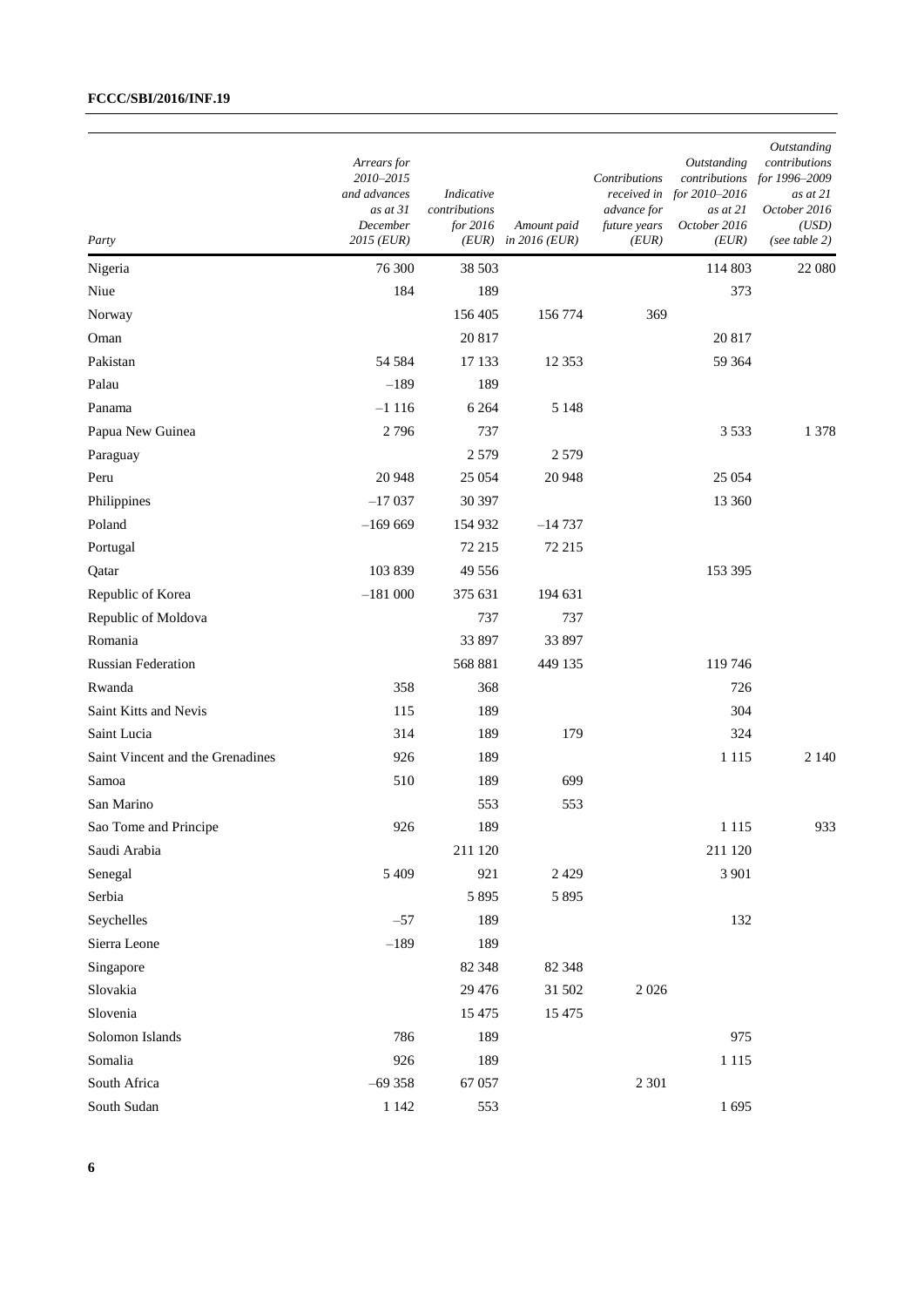| Party                                                   | Arrears for<br>2010-2015<br>and advances<br>as at 31<br>December<br>2015 (EUR) | Indicative<br>contributions<br>for 2016<br>(EUR) | Amount paid<br>in $2016$ (EUR) | Contributions<br>received in<br>advance for<br>future years<br>(EUR) | Outstanding<br>contributions<br>for 2010-2016<br>as at 21<br>October 2016<br>(EUR) | Outstanding<br>contributions<br>for 1996-2009<br>as at 21<br>October 2016<br>(USD)<br>(see table $2)$ |
|---------------------------------------------------------|--------------------------------------------------------------------------------|--------------------------------------------------|--------------------------------|----------------------------------------------------------------------|------------------------------------------------------------------------------------|-------------------------------------------------------------------------------------------------------|
| Spain                                                   |                                                                                | 450 057                                          | 450 057                        |                                                                      |                                                                                    |                                                                                                       |
| Sri Lanka                                               | 3736                                                                           | 5 7 1 1                                          |                                |                                                                      | 9447                                                                               |                                                                                                       |
| State of Palestine <sup>a</sup>                         |                                                                                | 1 0 2 1                                          |                                |                                                                      | 1 0 2 1                                                                            |                                                                                                       |
| Sudan                                                   | 9016                                                                           | 1842                                             |                                |                                                                      | 10858                                                                              |                                                                                                       |
| Suriname                                                | 1 3 9 7                                                                        | 1 1 0 5                                          |                                |                                                                      | 2 5 0 2                                                                            |                                                                                                       |
| Swaziland                                               |                                                                                | 368                                              | 553                            | 185                                                                  |                                                                                    |                                                                                                       |
| Sweden                                                  |                                                                                | 176 117                                          | 176 117                        |                                                                      |                                                                                    |                                                                                                       |
| Switzerland                                             |                                                                                | 210 014                                          | 210 014                        |                                                                      |                                                                                    |                                                                                                       |
| Syrian Arab Republic                                    | 28 010                                                                         | 4 4 2 1                                          |                                |                                                                      | 32 431                                                                             | 1490                                                                                                  |
| Tajikistan                                              | $-694$                                                                         | 737                                              |                                |                                                                      | 43                                                                                 |                                                                                                       |
| Thailand                                                | $-53609$                                                                       | 53 609                                           |                                |                                                                      |                                                                                    |                                                                                                       |
| The former Yugoslav Republic of<br>Macedonia            |                                                                                | 1 2 9 0                                          | 1 2 9 0                        |                                                                      |                                                                                    |                                                                                                       |
| Timor-Leste                                             | $-10$                                                                          | 553                                              |                                |                                                                      | 543                                                                                |                                                                                                       |
| Togo                                                    | 510                                                                            | 189                                              |                                |                                                                      | 699                                                                                |                                                                                                       |
| Tonga                                                   | 926                                                                            | 189                                              |                                |                                                                      | 1 1 1 5                                                                            | 170                                                                                                   |
| Trinidad and Tobago                                     | 7878                                                                           | 6 2 6 4                                          | 16981                          | 2839                                                                 |                                                                                    |                                                                                                       |
| Tunisia                                                 | 6446                                                                           | 5 1 5 8                                          |                                |                                                                      | 11 604                                                                             |                                                                                                       |
| Turkey                                                  |                                                                                | 187 539                                          | 187 539                        |                                                                      |                                                                                    |                                                                                                       |
| Turkmenistan                                            | 9 4 4 0                                                                        | 4790                                             |                                |                                                                      | 14 2 30                                                                            |                                                                                                       |
| Tuvalu                                                  | 863                                                                            | 189                                              | 1052                           |                                                                      |                                                                                    |                                                                                                       |
| Uganda                                                  | 2 1 3 5                                                                        | 1658                                             |                                |                                                                      | 3793                                                                               |                                                                                                       |
| Ukraine                                                 | 43 760                                                                         | 18 975                                           |                                |                                                                      | 62735                                                                              |                                                                                                       |
| <b>United Arab Emirates</b>                             |                                                                                | 111 271                                          | 111 271                        |                                                                      |                                                                                    |                                                                                                       |
| United Kingdom of Great Britain and<br>Northern Ireland |                                                                                | 822 187                                          | 1 025 629                      | 203 442                                                              |                                                                                    |                                                                                                       |
| United Republic of Tanzania                             | 7710                                                                           | 1842                                             |                                |                                                                      | 9552                                                                               | 1463                                                                                                  |
| United States of America                                | 31 556                                                                         | 4 052 907                                        | 4 0 8 4 4 6 3                  |                                                                      |                                                                                    |                                                                                                       |
| Uruguay                                                 | 9310                                                                           | 14 5 54                                          | 8 2 8 5                        |                                                                      | 15 5 79                                                                            |                                                                                                       |
| Uzbekistan                                              |                                                                                | 4 2 3 7                                          | 2 700                          |                                                                      | 1537                                                                               |                                                                                                       |
| Vanuatu                                                 | $-189$                                                                         | 189                                              | 189                            | 189                                                                  |                                                                                    |                                                                                                       |
| Venezuela (Bolivarian Republic of)                      | 398 300                                                                        | 105 191                                          |                                |                                                                      | 503 491                                                                            |                                                                                                       |
| Viet Nam                                                |                                                                                | 10 685                                           | 10 685                         |                                                                      |                                                                                    |                                                                                                       |
| Yemen                                                   | 9016                                                                           | 1842                                             |                                |                                                                      | 10858                                                                              | 12 603                                                                                                |
| Zambia                                                  | 1 0 7 4                                                                        | 1 2 9 0                                          |                                |                                                                      | 2 3 6 4                                                                            |                                                                                                       |
| Zimbabwe                                                | 2 2 0 8                                                                        | 737                                              |                                |                                                                      | 2945                                                                               | 5699                                                                                                  |
| <b>Total</b>                                            | 2 350 472                                                                      | 18 896 234                                       | 17 504 180                     | 1 086 745                                                            | 4 829 271                                                                          | 158 791                                                                                               |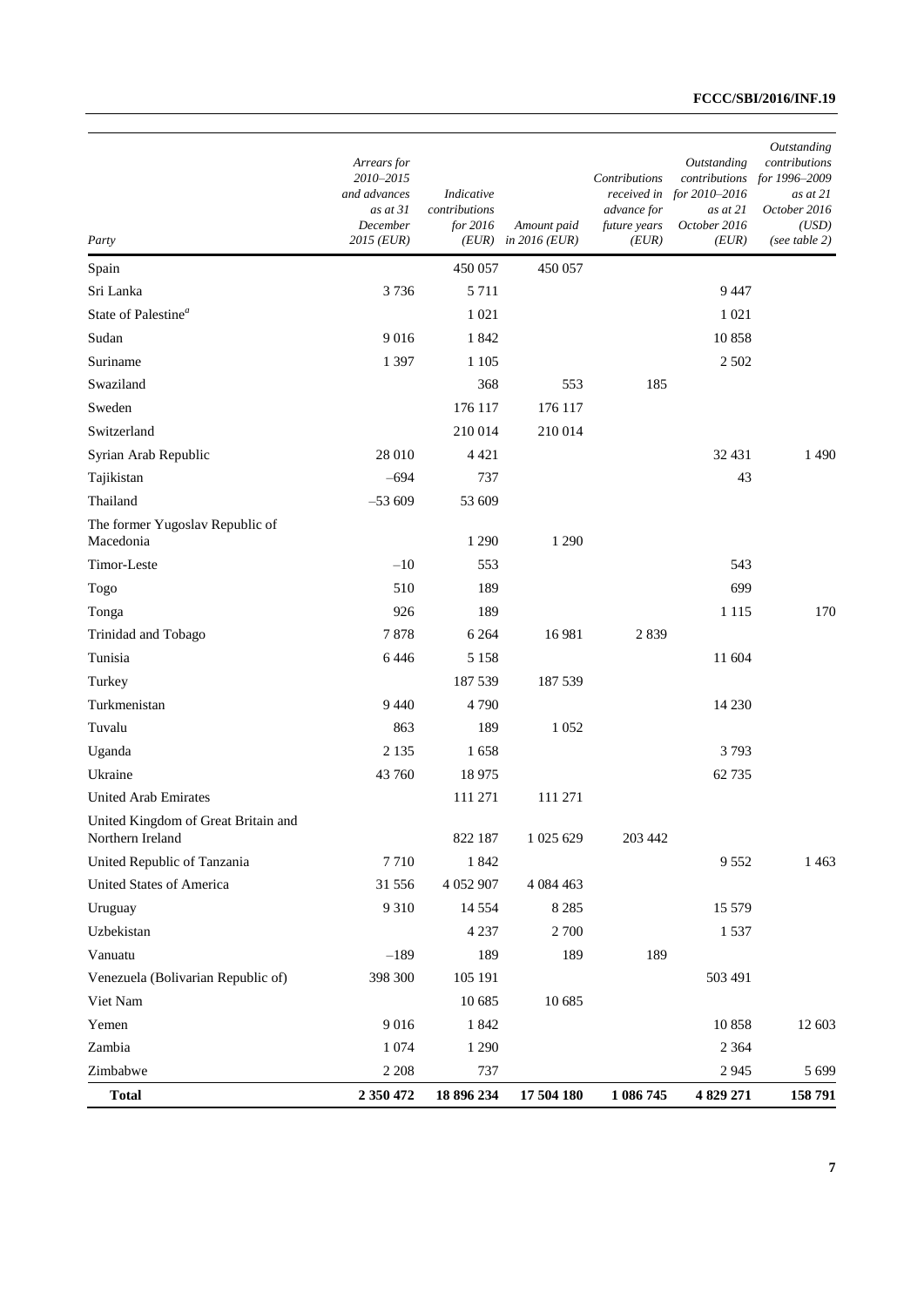<sup>a</sup> The State of Palestine's pro rata contribution for 2016 will be credited as miscellaneous income as per rule 3.8 of the United Nations Financial Regulations and Rules.

### Table 2

## **Trust Fund for the Core Budget of the UNFCCC (Convention): status of outstanding contributions for the years 1996–2009 as at 21 October 2016**

| Party                            | Arrears for<br>1996-2009<br>and advances<br>as at<br>2015 | 31 December Amount paid in<br>2016 | Amount converted<br>into euros and<br>offset against<br>euro<br>contributions for<br>2016 | Contributions<br>received in<br>advance for future<br>years | Outstanding<br>contributions as<br>at 21 October<br>2016 |
|----------------------------------|-----------------------------------------------------------|------------------------------------|-------------------------------------------------------------------------------------------|-------------------------------------------------------------|----------------------------------------------------------|
| Algeria                          |                                                           | 391                                |                                                                                           | 391                                                         |                                                          |
| Benin                            | 133                                                       |                                    |                                                                                           |                                                             | 133                                                      |
| Burundi                          | 2 2 0 3                                                   |                                    |                                                                                           |                                                             | 2 2 0 3                                                  |
| Chad                             | 3 0 0 5                                                   |                                    |                                                                                           |                                                             | 3 0 0 5                                                  |
| Comoros                          | 30                                                        |                                    |                                                                                           |                                                             | 30                                                       |
| Côte d'Ivoire                    | 1459                                                      | 1459                               |                                                                                           |                                                             |                                                          |
| Democratic Republic of the Congo | 832                                                       |                                    |                                                                                           |                                                             | 832                                                      |
| Denmark                          | $-1424$                                                   |                                    | 1 4 2 4                                                                                   |                                                             |                                                          |
| Djibouti                         | 158                                                       |                                    |                                                                                           |                                                             | 158                                                      |
| Dominica                         | 3 0 0 5                                                   |                                    |                                                                                           |                                                             | 3 0 0 5                                                  |
| Dominican Republic               | 29 960                                                    | 8 6 4 4                            |                                                                                           |                                                             | 21 316                                                   |
| Gambia                           | 472                                                       | 472                                |                                                                                           |                                                             |                                                          |
| Guinea                           | 5 2 5 9                                                   |                                    |                                                                                           |                                                             | 5 2 5 9                                                  |
| Guinea-Bissau                    | 2953                                                      |                                    |                                                                                           |                                                             | 2953                                                     |
| Guyana                           | $-4719$                                                   | 1 0 9 5                            | 403                                                                                       | 5411                                                        |                                                          |
| Haiti                            | 308                                                       |                                    |                                                                                           |                                                             | 308                                                      |
| Lesotho                          | $-378$                                                    |                                    | 290                                                                                       | 88                                                          |                                                          |
| Liberia                          | 776                                                       |                                    |                                                                                           |                                                             | 776                                                      |
| Libya                            | 66 351                                                    |                                    |                                                                                           |                                                             | 66 351                                                   |
| Maldives                         | $-218$                                                    |                                    | 218                                                                                       |                                                             |                                                          |
| Mauritania                       | 2 5 7 0                                                   |                                    |                                                                                           |                                                             | 2 5 7 0                                                  |
| Nauru                            | 1 640                                                     | 1 640                              |                                                                                           |                                                             |                                                          |
| Nepal                            | $-102$                                                    |                                    | 102                                                                                       |                                                             |                                                          |
| Nicaragua                        | 848                                                       |                                    |                                                                                           |                                                             | 848                                                      |
| Niger                            | 1088                                                      |                                    |                                                                                           |                                                             | 1088                                                     |
| Nigeria                          | 22 080                                                    |                                    |                                                                                           |                                                             | 22 080                                                   |
| Palau                            | $-476$                                                    | $207\,$                            |                                                                                           | 269                                                         |                                                          |
| Panama                           | $-1221$                                                   |                                    | 1 2 2 1                                                                                   |                                                             |                                                          |
| Papua New Guinea                 | 1378                                                      |                                    |                                                                                           |                                                             | 1 3 7 8                                                  |
| Saint Vincent and the Grenadines | 2 1 4 0                                                   |                                    |                                                                                           |                                                             | 2 1 4 0                                                  |
| Sao Tome and Principe            | 933                                                       |                                    |                                                                                           |                                                             | 933                                                      |
| Senegal                          | 1073                                                      | 1 0 7 3                            |                                                                                           |                                                             |                                                          |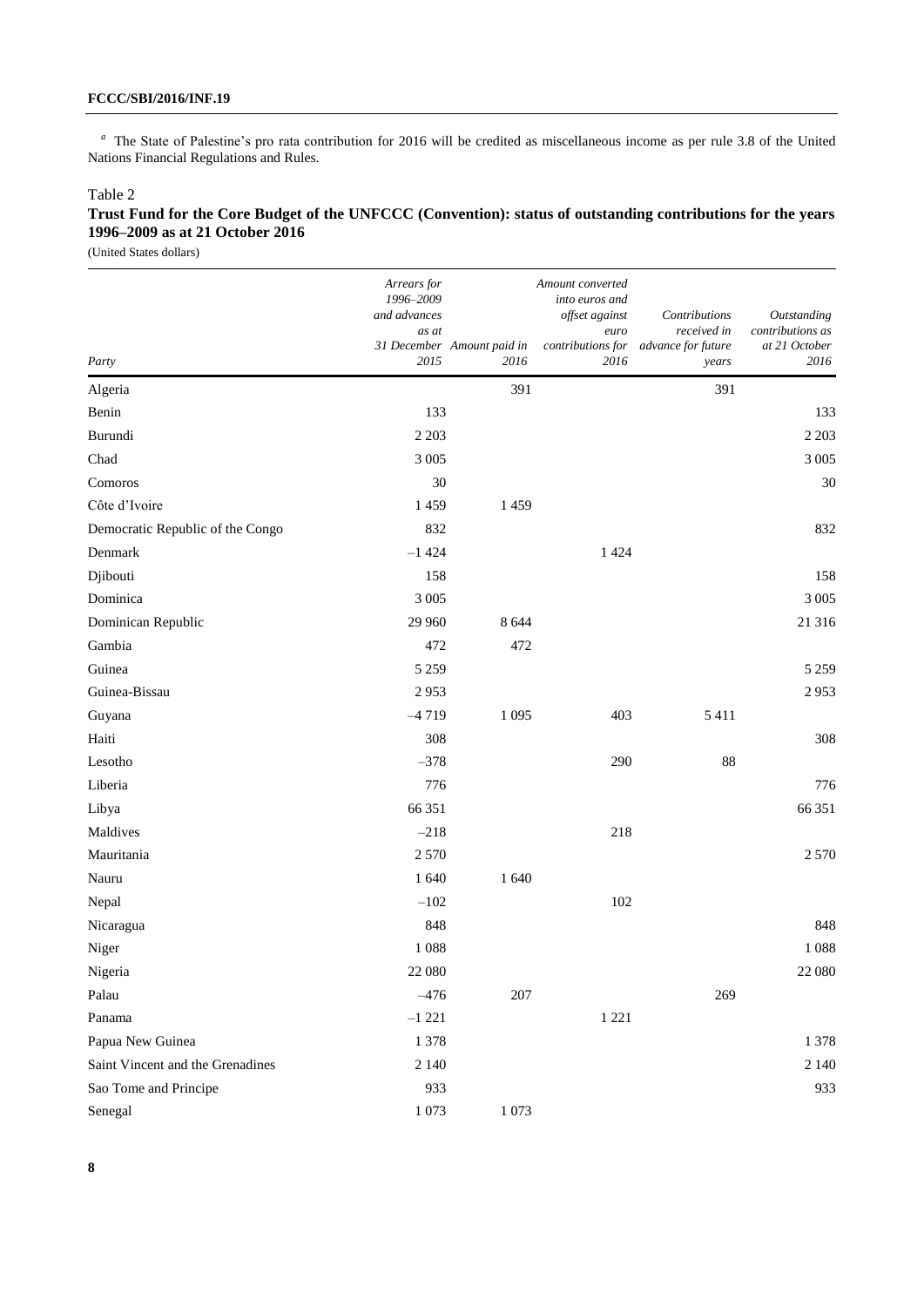| <b>Total</b>                | 164 089                                                   | 108 924                            | 4 4 2 9                                                              | 98783                                                                         | 158791                                                   |
|-----------------------------|-----------------------------------------------------------|------------------------------------|----------------------------------------------------------------------|-------------------------------------------------------------------------------|----------------------------------------------------------|
| Zimbabwe                    | 7018                                                      | 1 3 1 9                            |                                                                      |                                                                               | 5699                                                     |
| Yemen                       | 12 603                                                    |                                    |                                                                      |                                                                               | 12 603                                                   |
| United States of America    |                                                           | 92 624                             |                                                                      | 92 624                                                                        |                                                          |
| United Republic of Tanzania | 1463                                                      |                                    |                                                                      |                                                                               | 1463                                                     |
| Timor-Leste                 | $-11$                                                     |                                    | 11                                                                   |                                                                               |                                                          |
| Tonga                       | 170                                                       |                                    |                                                                      |                                                                               | 170                                                      |
| Tajikistan                  | $-760$                                                    |                                    | 760                                                                  |                                                                               |                                                          |
| Syrian Arab Republic        | 1490                                                      |                                    |                                                                      |                                                                               | 1490                                                     |
| Party                       | Arrears for<br>1996-2009<br>and advances<br>as at<br>2015 | 31 December Amount paid in<br>2016 | Amount converted<br>into euros and<br>offset against<br>euro<br>2016 | Contributions<br>received in<br>contributions for advance for future<br>years | Outstanding<br>contributions as<br>at 21 October<br>2016 |

#### Table 3

**List of Parties according to their status of contributions to the Trust Fund for the Core Budget of the UNFCCC (Convention) as at 21 October 2016**

### **(a) Parties that have paid contributions in full up to and including 2016**

| Albania             | Algeria      | Armenia        | Australia                                    |
|---------------------|--------------|----------------|----------------------------------------------|
| Austria             | Azerbaijan   | <b>Bahamas</b> | Bangladesh                                   |
| <b>Belarus</b>      | Belgium      | <b>Bhutan</b>  | Bosnia and Herzegovina                       |
| <b>Botswana</b>     | Bulgaria     | Canada         | Cook Islands                                 |
| Croatia             | Cyprus       | Czechia        | Denmark                                      |
| Eritrea             | Estonia      | Ethiopia       | European Union                               |
| Fiji                | Finland      | France         | Georgia                                      |
| Germany             | Guyana       | Hungary        | Ireland                                      |
| Italy               | Jamaica      | Japan          | Jordan                                       |
| Kuwait              | Kyrgyzstan   | Latvia         | Lesotho                                      |
| Liechtenstein       | Lithuania    | Luxembourg     | Maldives                                     |
| Mauritius           | Mexico       | Monaco         | Mongolia                                     |
| Montenegro          | Morocco      | Myanmar        | <b>Netherlands</b>                           |
| New Zealand         | Norway       | Palau          | Panama                                       |
| Paraguay            | Poland       | Portugal       | Republic of Korea                            |
| Republic of Moldova | Romania      | Samoa          | San Marino                                   |
| Serbia              | Sierra Leone | Singapore      | Slovakia                                     |
| Slovenia            | South Africa | Spain          | Swaziland                                    |
| Sweden              | Switzerland  | Thailand       | The former Yugoslav<br>Republic of Macedonia |
| Trinidad and Tobago | Turkey       | Tuvalu         | <b>United Arab Emirates</b>                  |
|                     |              |                |                                              |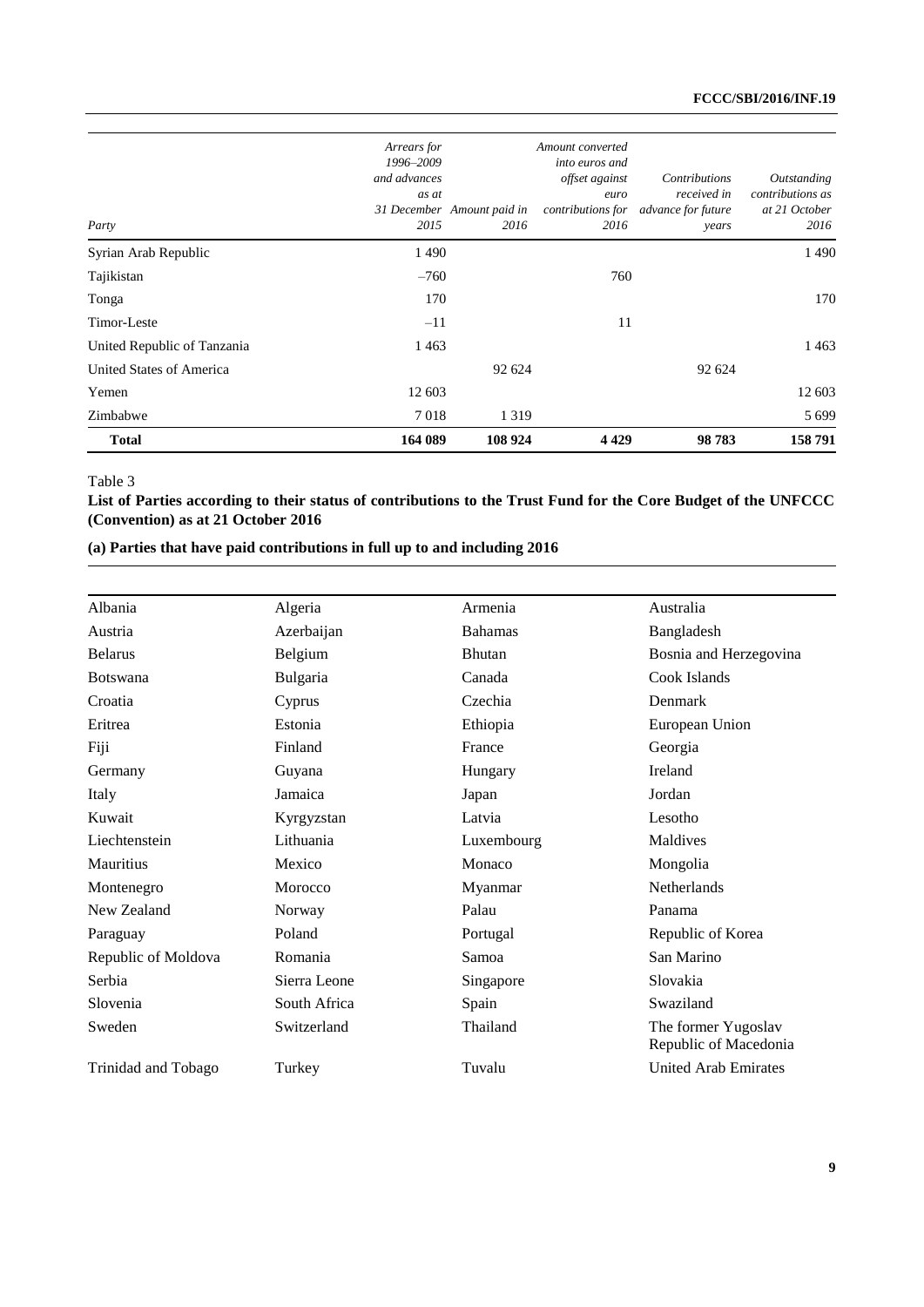United Kingdom of Great Britain and Northern Ireland United States of America Vanuatu Viet Nam

### **Total: 84 Parties**

### **(b) Parties with outstanding contributions for 2016**

| Andorra                  | Angola                              | Argentina                 | Bahrain      |
|--------------------------|-------------------------------------|---------------------------|--------------|
| <b>Barbados</b>          | Chile                               | China                     | Congo        |
| Costa Rica               | Egypt                               | Ghana                     | Honduras     |
| Iceland                  | India                               | Israel                    | Kazakhstan   |
| Kenya                    | Lao People's Democratic<br>Republic | Malaysia                  | Malta        |
| Namibia                  | Nauru                               | Nepal                     | Oman         |
| Peru                     | Philippines                         | <b>Russian Federation</b> | Saudi Arabia |
| Seychelles               | <b>State of Palestine</b>           | Tajikistan                | Timor-Leste  |
| Uzbekistan               |                                     |                           |              |
| <b>Total: 33 Parties</b> |                                     |                           |              |

**(c) Parties with outstanding contributions for the years 2015–2016** 

| Antigua and Barbuda      | Bolivia (Plurinational<br>State of) | <b>Brazil</b> | Brunei Darussalam |
|--------------------------|-------------------------------------|---------------|-------------------|
| Cabo Verde               | Cambodia                            | Colombia      | Indonesia         |
| Iraq                     | Mali                                | Mozambique    | Niue              |
| Rwanda                   | Saint Kitts and Nevis               | Saint Lucia   | Sri Lanka         |
| Tunisia                  | Uruguay                             | Zambia        |                   |
| <b>Total: 19 Parties</b> |                                     |               |                   |

**(d) Parties with outstanding contributions for the years 2014–2016** 

| Afghanistan              | Central African Republic | Côte d'Ivoire              | Ecuador  |
|--------------------------|--------------------------|----------------------------|----------|
| Greece                   | Guatemala                | Iran (Islamic Republic of) | Kiribati |
| South Sudan              | Suriname                 |                            |          |
| <b>Total: 10 Parties</b> |                          |                            |          |

**(e) Parties with outstanding contributions for the years 2013–2016** 

| Belize                              | El Salvador  | Madagascar | Marshall Islands |
|-------------------------------------|--------------|------------|------------------|
| Micronesia (Federated<br>States of) | Pakistan     | Oatar      | Senegal          |
| Togo                                | Turkmenistan | Uganda     | Ukraine          |
| <b>Total: 12 Parties</b>            |              |            |                  |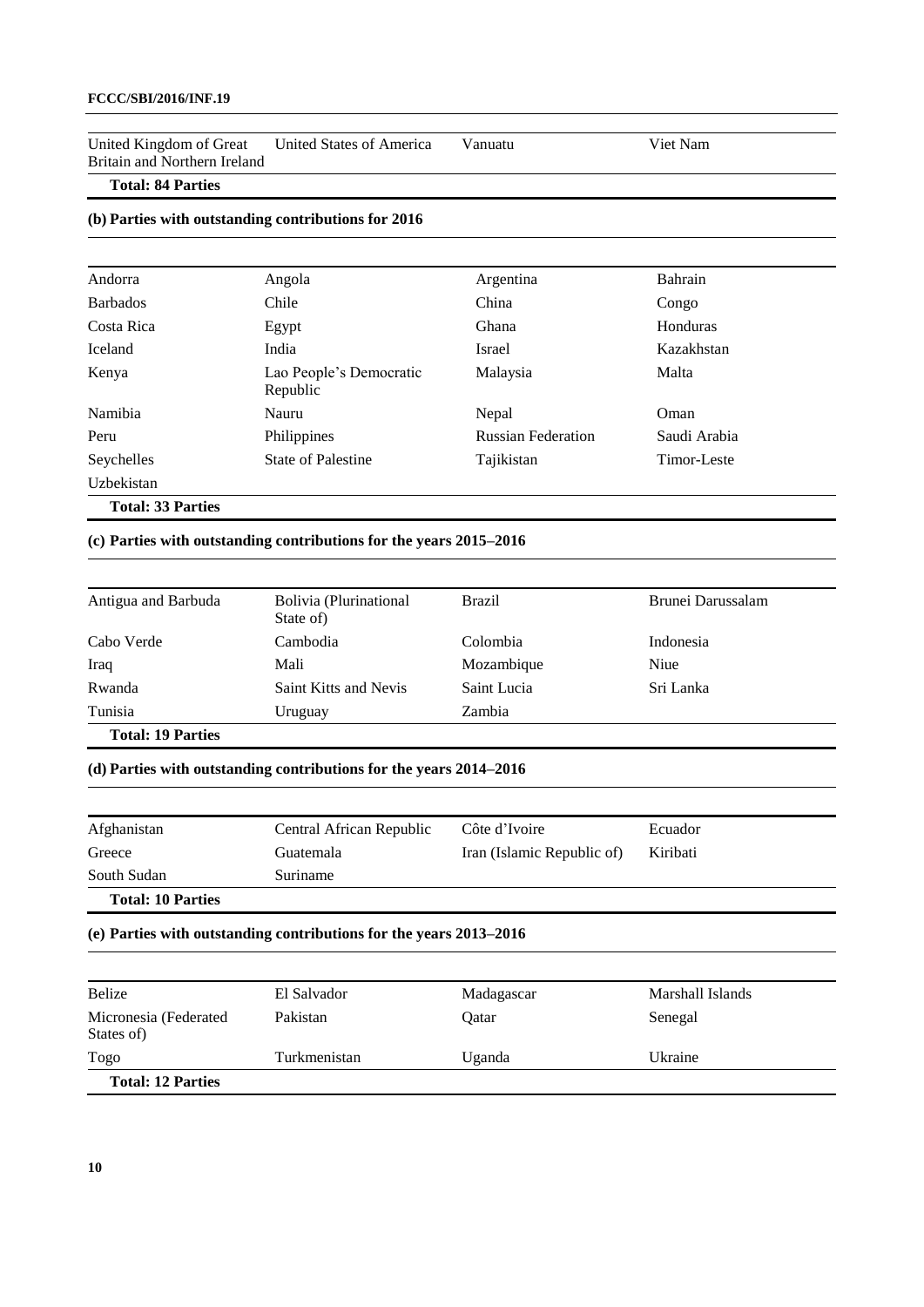# **(f) Parties with outstanding contributions for the years 2012–2016**

| Burkina Faso                                                     | Gabon                                                                         |                                          |                                     |
|------------------------------------------------------------------|-------------------------------------------------------------------------------|------------------------------------------|-------------------------------------|
| <b>Total: 2 Parties</b>                                          |                                                                               |                                          |                                     |
|                                                                  | (g) Parties with outstanding contributions for the years 2011-2016            |                                          |                                     |
| Solomon Islands                                                  | Venezuela (Bolivarian<br>Republic of)                                         |                                          |                                     |
| <b>Total: 2 Parties</b>                                          |                                                                               |                                          |                                     |
|                                                                  | (h) Parties with outstanding contributions for the years 2010-2016            |                                          |                                     |
| Cameroon                                                         | Cuba                                                                          | Democratic People's<br>Republic of Korea | <b>Equatorial Guinea</b>            |
| Gambia                                                           | Grenada                                                                       | Lebanon                                  | Malawi                              |
| Somalia                                                          | Sudan                                                                         |                                          |                                     |
|                                                                  |                                                                               |                                          |                                     |
| <b>Total: 10 Parties</b>                                         |                                                                               |                                          |                                     |
|                                                                  | (i) Parties with outstanding contributions for the years 2004-2016<br>Comoros | Democratic Republic of the<br>Congo      | Djibouti                            |
|                                                                  | Haiti                                                                         | Liberia                                  | Libya                               |
|                                                                  | Nigeria                                                                       | Papua New Guinea                         | Sao Tome and Principe               |
| Benin<br>Dominican Republic<br>Nicaragua<br>Syrian Arab Republic | Tonga                                                                         | United Republic of<br>Tanzania           | Zimbabwe                            |
| <b>Total: 16 Parties</b>                                         |                                                                               |                                          |                                     |
|                                                                  | (j) Parties with outstanding contributions for the years 1996–2016            |                                          |                                     |
|                                                                  | Chad                                                                          | Dominica                                 | Guinea                              |
| Burundi<br>Guinea-Bissau                                         | Mauritania                                                                    | Niger                                    | Saint Vincent and the<br>Grenadines |
| Yemen                                                            |                                                                               |                                          |                                     |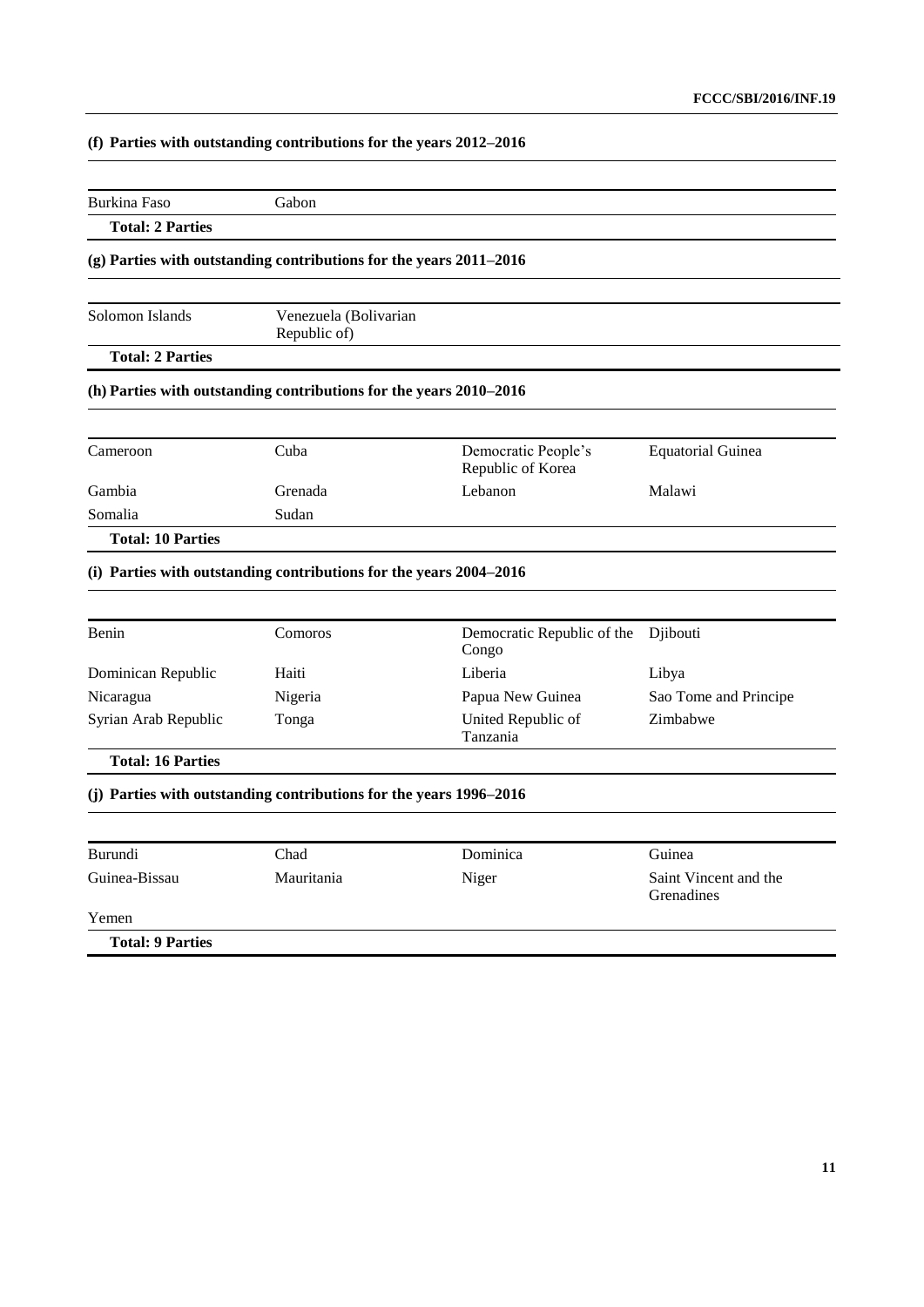### Table 4

# **Trust Fund for the Core Budget of the UNFCCC (Kyoto Protocol): status of contributions as at 21 October 2016**

| Party                            | Arrears for<br>2010-2015 and<br>advances as at<br>31 December<br>2015 (EUR) | Indicative<br>contributions<br>for $2016$ (EUR) | Amount paid in<br>2016 (EUR) | Contributions<br>received in<br>advance for<br>future years<br>(EUR) | Outstanding<br>contributions<br>for 2010-2016<br>as at 21<br>October 2016<br>(EUR) | Outstanding<br>contributions<br>for 2005-2009<br>as at 21<br>October 2016<br>(USD)<br>(see table $5)$ |
|----------------------------------|-----------------------------------------------------------------------------|-------------------------------------------------|------------------------------|----------------------------------------------------------------------|------------------------------------------------------------------------------------|-------------------------------------------------------------------------------------------------------|
| Afghanistan                      | 942                                                                         | 596                                             |                              |                                                                      | 1538                                                                               |                                                                                                       |
| Albania                          | $-979$                                                                      | 794                                             |                              | 185                                                                  |                                                                                    |                                                                                                       |
| Algeria                          | 13 230                                                                      | 15 983                                          | 29 213                       |                                                                      |                                                                                    |                                                                                                       |
| Angola                           | 596                                                                         | 993                                             |                              |                                                                      | 1589                                                                               |                                                                                                       |
| Antigua and Barbuda              | 562                                                                         | 199                                             |                              |                                                                      | 761                                                                                |                                                                                                       |
| Argentina                        | 41718                                                                       | 88 5 53                                         | 41718                        |                                                                      | 88 553                                                                             |                                                                                                       |
| Armenia                          | $-696$                                                                      | 596                                             |                              | 100                                                                  |                                                                                    |                                                                                                       |
| Australia                        |                                                                             | 232 004                                         | 232 004                      |                                                                      |                                                                                    |                                                                                                       |
| Austria                          | $-1$                                                                        | 71 477                                          | 71 476                       |                                                                      |                                                                                    |                                                                                                       |
| Azerbaijan                       |                                                                             | 5956                                            | 5956                         |                                                                      |                                                                                    |                                                                                                       |
| <b>Bahamas</b>                   | 1 642                                                                       | 1 3 9 0                                         | 3 0 3 2                      |                                                                      |                                                                                    |                                                                                                       |
| Bahrain                          | 19 667                                                                      | 4 3 6 8                                         | 19 667                       |                                                                      | 4 3 6 8                                                                            |                                                                                                       |
| Bangladesh                       | 966                                                                         | 993                                             | 1959                         |                                                                      |                                                                                    |                                                                                                       |
| <b>Barbados</b>                  | 956                                                                         | 695                                             | 951                          |                                                                      | 700                                                                                |                                                                                                       |
| <b>Belarus</b>                   |                                                                             | 5 5 5 9                                         | 5 5 5 9                      |                                                                      |                                                                                    |                                                                                                       |
| Belgium                          |                                                                             | 87858                                           | 87858                        |                                                                      |                                                                                    |                                                                                                       |
| Belize                           | 240                                                                         | 76                                              |                              |                                                                      | 316                                                                                |                                                                                                       |
| Benin                            | 1686                                                                        | 298                                             |                              |                                                                      | 1984                                                                               | 576                                                                                                   |
| Bhutan                           | 40                                                                          | 76                                              | 116                          |                                                                      |                                                                                    |                                                                                                       |
| Bolivia (Plurinational State of) | 1695                                                                        | 1 1 9 1                                         |                              |                                                                      | 2886                                                                               |                                                                                                       |
| Bosnia and Herzegovina           |                                                                             | 1291                                            | 1 2 9 1                      |                                                                      |                                                                                    |                                                                                                       |
| Botswana                         | 3                                                                           | 1 3 9 0                                         | 1 3 9 3                      |                                                                      |                                                                                    |                                                                                                       |
| <b>Brazil</b>                    | 553 847                                                                     | 379 526                                         | 210 559                      |                                                                      | 722 814                                                                            |                                                                                                       |
| Brunei Darussalam                | 2511                                                                        | 2879                                            |                              |                                                                      | 5 3 9 0                                                                            |                                                                                                       |
| Bulgaria                         |                                                                             | 4 4 6 7                                         | 4 4 6 7                      |                                                                      |                                                                                    |                                                                                                       |
| Burkina Faso                     | 1 3 1 5                                                                     | 397                                             | 199                          |                                                                      | 1513                                                                               |                                                                                                       |
| Burundi                          | 519                                                                         | 76                                              |                              |                                                                      | 595                                                                                | 489                                                                                                   |
| Cabo Verde                       | 74                                                                          | 76                                              |                              |                                                                      | 150                                                                                |                                                                                                       |
| Cambodia                         | 386                                                                         | 397                                             |                              |                                                                      | 783                                                                                |                                                                                                       |
| Cameroon                         | 6461                                                                        | 993                                             |                              |                                                                      | 7454                                                                               | 503                                                                                                   |
| Central African Republic         | 145                                                                         | 76                                              |                              |                                                                      | 221                                                                                |                                                                                                       |
| Chad                             | 1 1 2 4                                                                     | 496                                             |                              |                                                                      | 1620                                                                               |                                                                                                       |
| Chile                            |                                                                             | 39 610                                          | 33 187                       |                                                                      | 6423                                                                               |                                                                                                       |
| China                            |                                                                             | 786 351                                         | 511 519                      |                                                                      | 274 832                                                                            |                                                                                                       |
| Colombia                         | 25 012                                                                      | 31 966                                          |                              |                                                                      | 56 978                                                                             |                                                                                                       |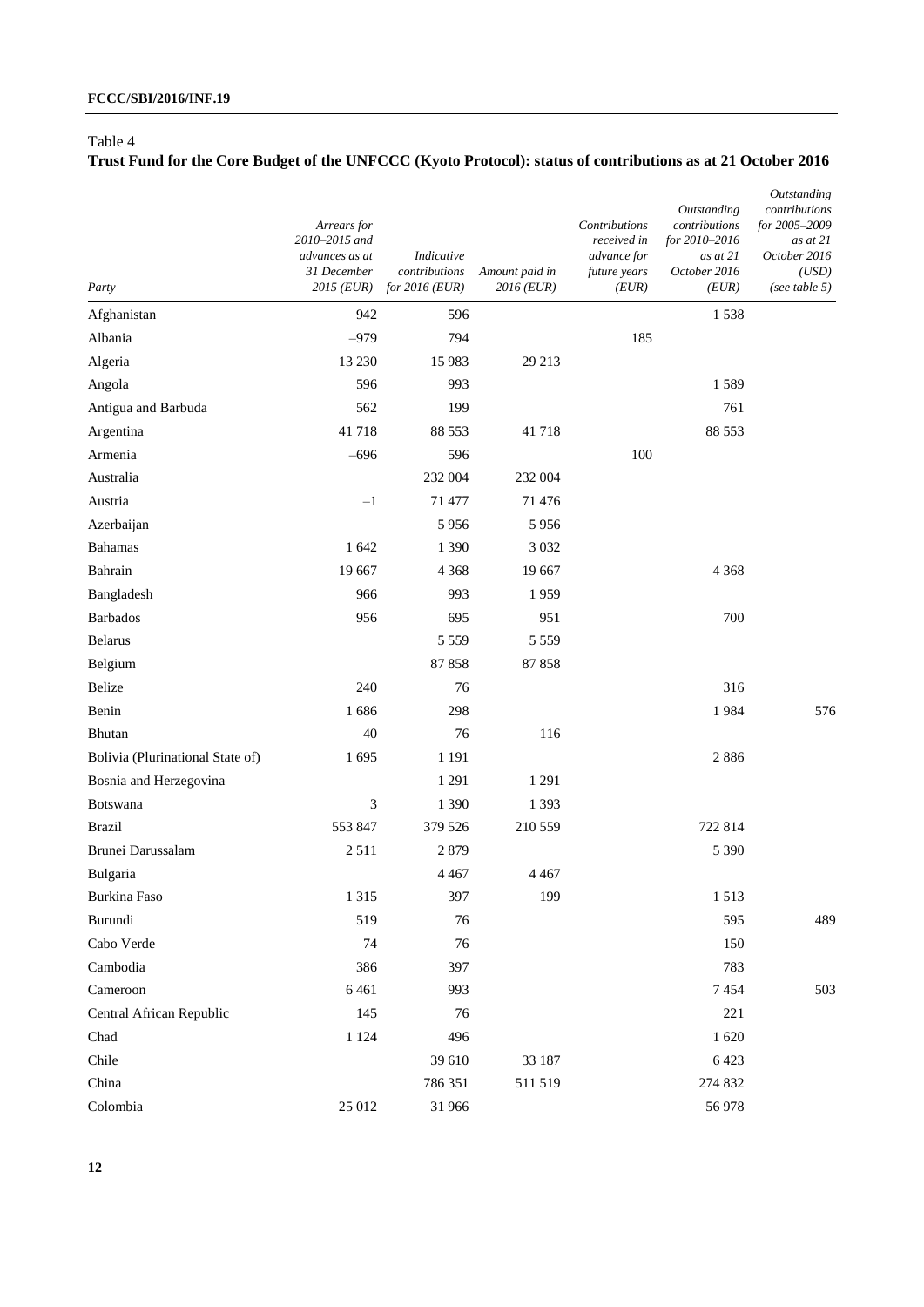| Party                                    | Arrears for<br>2010-2015 and<br>advances as at<br>31 December<br>2015 (EUR) | Indicative<br>contributions<br>for $2016$ (EUR) | Amount paid in<br>2016 (EUR) | Contributions<br>received in<br>advance for<br>future years<br>(EUR) | Outstanding<br>contributions<br>for 2010-2016<br>as at 21<br>October 2016<br>(EUR) | Outstanding<br>contributions<br>for 2005-2009<br>as at 21<br>October 2016<br>(USD)<br>(see table $5)$ |
|------------------------------------------|-----------------------------------------------------------------------------|-------------------------------------------------|------------------------------|----------------------------------------------------------------------|------------------------------------------------------------------------------------|-------------------------------------------------------------------------------------------------------|
| Comoros                                  | 519                                                                         | 76                                              |                              |                                                                      | 595                                                                                | 92                                                                                                    |
| Congo                                    | 131                                                                         | 596                                             |                              |                                                                      | 727                                                                                |                                                                                                       |
| Cook Islands                             | $-17$                                                                       | 76                                              | 59                           |                                                                      |                                                                                    |                                                                                                       |
| Costa Rica                               | 7 1 5 9                                                                     | 4 6 6 6                                         | 7 1 5 9                      |                                                                      | 4 6 6 6                                                                            |                                                                                                       |
| Côte d'Ivoire                            | 5899                                                                        | 893                                             | 3827                         |                                                                      | 2965                                                                               |                                                                                                       |
| Croatia                                  | 599                                                                         | 9828                                            | 10 4 27                      |                                                                      |                                                                                    |                                                                                                       |
| Cuba                                     | 39 323                                                                      | 6453                                            |                              |                                                                      | 45 776                                                                             | 4 4 9 3                                                                                               |
| Cyprus                                   |                                                                             | 4 2 6 9                                         | 4 2 6 9                      |                                                                      |                                                                                    |                                                                                                       |
| Czechia                                  | $-38354$                                                                    | 34 150                                          |                              | 4 2 0 4                                                              |                                                                                    |                                                                                                       |
| Democratic People's Republic of<br>Korea | 3651                                                                        | 496                                             |                              |                                                                      | 4 1 4 7                                                                            |                                                                                                       |
| Democratic Republic of the Congo         | 1686                                                                        | 794                                             |                              |                                                                      | 2 4 8 0                                                                            | 696                                                                                                   |
| Denmark                                  |                                                                             | 57976                                           | 57976                        |                                                                      |                                                                                    |                                                                                                       |
| Djibouti                                 | 519                                                                         | 76                                              |                              |                                                                      | 595                                                                                | 158                                                                                                   |
| Dominica                                 | 519                                                                         | 76                                              |                              |                                                                      | 595                                                                                | 474                                                                                                   |
| Dominican Republic                       | 24 437                                                                      | 4567                                            |                              |                                                                      | 29 004                                                                             | 12 12 8                                                                                               |
| Ecuador                                  | 8 2 8 9                                                                     | 6651                                            |                              |                                                                      | 14 940                                                                             |                                                                                                       |
| Egypt                                    |                                                                             | 15 090                                          |                              |                                                                      | 15 090                                                                             |                                                                                                       |
| El Salvador                              | 5 804                                                                       | 1 3 9 0                                         |                              |                                                                      | 7 1 9 4                                                                            |                                                                                                       |
| <b>Equatorial Guinea</b>                 | 4 8 4 2                                                                     | 993                                             |                              |                                                                      | 5 8 3 5                                                                            | 23                                                                                                    |
| Eritrea                                  | $-76$                                                                       | 76                                              | 76                           | 76                                                                   |                                                                                    |                                                                                                       |
| Estonia                                  |                                                                             | 3772                                            | 3772                         |                                                                      |                                                                                    |                                                                                                       |
| Ethiopia                                 | 1884                                                                        | 993                                             | 2877                         |                                                                      |                                                                                    |                                                                                                       |
| European Union                           |                                                                             | 191 075                                         | 191 075                      |                                                                      |                                                                                    |                                                                                                       |
| Fiji                                     | $-274$                                                                      | 298                                             |                              |                                                                      | 24                                                                                 |                                                                                                       |
| Finland                                  | 155                                                                         | 45 269                                          | 45 424                       |                                                                      |                                                                                    |                                                                                                       |
| France                                   |                                                                             | 482 374                                         | 482 374                      |                                                                      |                                                                                    |                                                                                                       |
| Gabon                                    | 8 0 3 3                                                                     | 1688                                            |                              |                                                                      | 9721                                                                               |                                                                                                       |
| Gambia                                   | 519                                                                         | 76                                              |                              |                                                                      | 595                                                                                |                                                                                                       |
| Georgia                                  |                                                                             | 794                                             | 794                          |                                                                      |                                                                                    |                                                                                                       |
| Germany                                  |                                                                             | 634 263                                         | 709 548                      | 75 285                                                               |                                                                                    |                                                                                                       |
| Ghana                                    | 1 1 1 5                                                                     | 1588                                            |                              |                                                                      | 2 7 0 3                                                                            |                                                                                                       |
| Greece                                   | 61 612                                                                      | 46758                                           |                              |                                                                      | 108 370                                                                            |                                                                                                       |
| Grenada                                  | 519                                                                         | 76                                              |                              |                                                                      | 595                                                                                |                                                                                                       |
| Guatemala                                | 5 0 8 6                                                                     | 2780                                            |                              |                                                                      | 7866                                                                               |                                                                                                       |
| Guinea                                   | 800                                                                         | 199                                             |                              |                                                                      | 999                                                                                | 867                                                                                                   |
| Guinea-Bissau                            | 519                                                                         | $76\,$                                          |                              |                                                                      | 595                                                                                | 409                                                                                                   |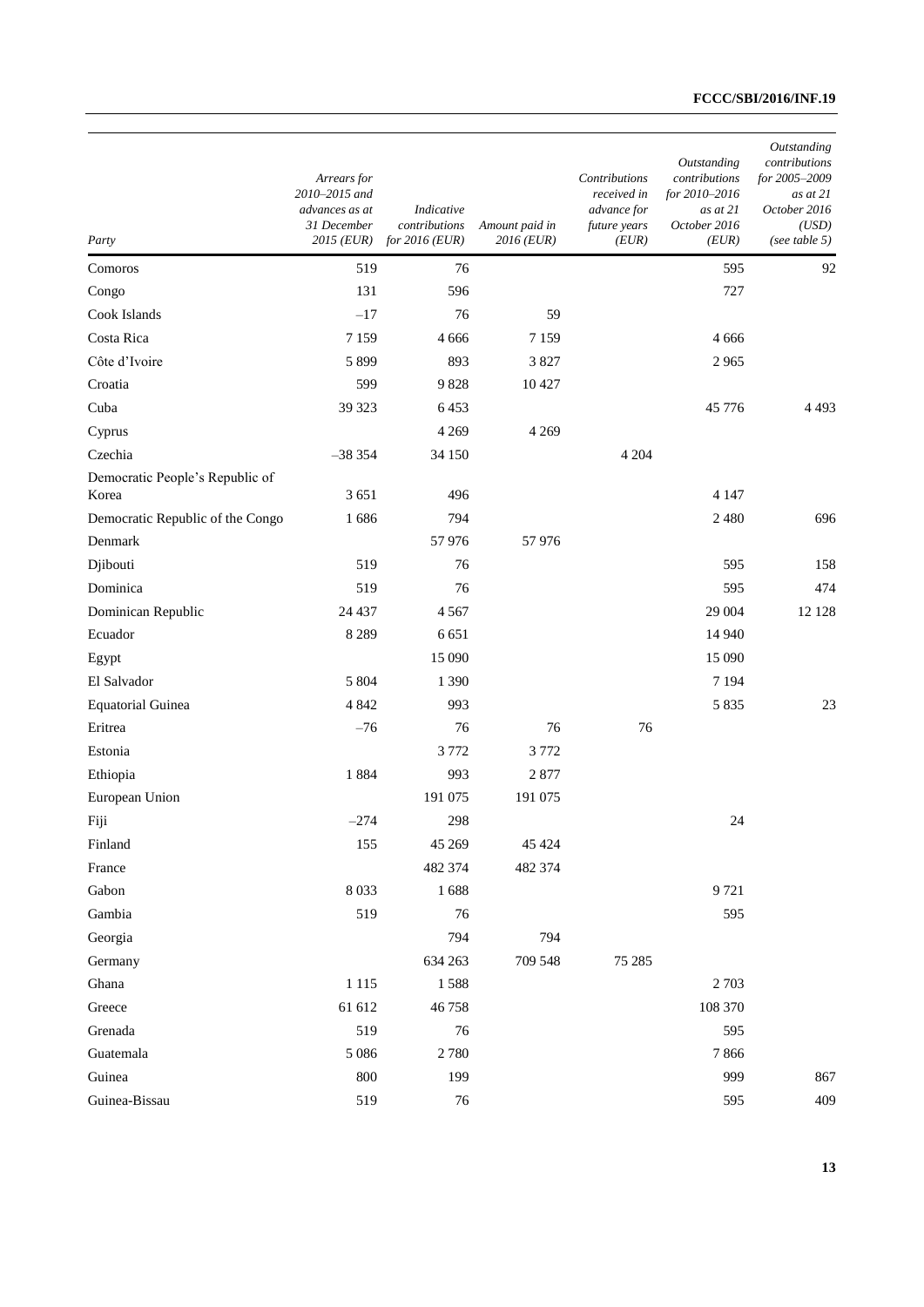| Party                            | Arrears for<br>2010-2015 and<br>advances as at<br>31 December<br>2015 (EUR) | Indicative<br>contributions<br>for $2016$ (EUR) | Amount paid in<br>2016 (EUR) | Contributions<br>received in<br>advance for<br>future years<br>(EUR) | Outstanding<br>contributions<br>for 2010–2016<br>as at 21<br>October 2016<br>(EUR) | Outstanding<br>contributions<br>for 2005-2009<br>as at 21<br>October 2016<br>(USD)<br>(see table 5) |
|----------------------------------|-----------------------------------------------------------------------------|-------------------------------------------------|------------------------------|----------------------------------------------------------------------|------------------------------------------------------------------------------------|-----------------------------------------------------------------------------------------------------|
| Guyana                           | $-199$                                                                      | 199                                             |                              |                                                                      |                                                                                    |                                                                                                     |
| Haiti                            | 1686                                                                        | 298                                             |                              |                                                                      | 1984                                                                               | 227                                                                                                 |
| Honduras                         | 1 0 9 0                                                                     | 794                                             | 1 0 9 0                      |                                                                      | 794                                                                                |                                                                                                     |
| Hungary                          |                                                                             | 15 9 83                                         | 15 983                       |                                                                      |                                                                                    |                                                                                                     |
| Iceland                          | 12                                                                          | 2 2 8 3                                         | 2 2 8 3                      |                                                                      | 12                                                                                 |                                                                                                     |
| India                            | 64 34 6                                                                     | 73 165                                          | 52 4 54                      |                                                                      | 85 057                                                                             |                                                                                                     |
| Indonesia                        | 33 413                                                                      | 50 034                                          |                              |                                                                      | 83 447                                                                             |                                                                                                     |
| Iran (Islamic Republic of)       | 105 869                                                                     | 46758                                           | 11983                        |                                                                      | 140 644                                                                            |                                                                                                     |
| Iraq                             | 6576                                                                        | 12 806                                          |                              |                                                                      | 19 3 82                                                                            |                                                                                                     |
| Ireland                          | $-41534$                                                                    | 33 257                                          |                              | 8 2 7 7                                                              |                                                                                    |                                                                                                     |
| Israel                           | 38 24 2                                                                     | 42 688                                          | 38 24 2                      |                                                                      | 42 688                                                                             |                                                                                                     |
| Italy                            |                                                                             | 372 080                                         | 632 910                      | 260 830                                                              |                                                                                    |                                                                                                     |
| Jamaica                          |                                                                             | 893                                             | 893                          |                                                                      |                                                                                    |                                                                                                     |
| Japan                            |                                                                             | 960 975                                         | 960 975                      |                                                                      |                                                                                    |                                                                                                     |
| Jordan                           | 2 1 2 5                                                                     | 1985                                            | 4 1 1 0                      |                                                                      |                                                                                    |                                                                                                     |
| Kazakhstan                       | 63                                                                          | 18 961                                          | 12 08 6                      |                                                                      | 6938                                                                               |                                                                                                     |
| Kenya                            | 25                                                                          | 1787                                            |                              |                                                                      | 1812                                                                               |                                                                                                     |
| Kiribati                         | 145                                                                         | 76                                              |                              |                                                                      | 221                                                                                |                                                                                                     |
| Kuwait                           |                                                                             | 28 29 3                                         | 28 29 3                      |                                                                      |                                                                                    |                                                                                                     |
| Kyrgyzstan                       | 12                                                                          | 199                                             | 199                          |                                                                      | 12                                                                                 |                                                                                                     |
| Lao People's Democratic Republic | $-199$                                                                      | 298                                             |                              |                                                                      | 99                                                                                 |                                                                                                     |
| Latvia                           | $-3282$                                                                     | 4964                                            | 1682                         |                                                                      |                                                                                    |                                                                                                     |
| Lebanon                          | 21 066                                                                      | 4567                                            |                              |                                                                      | 25 633                                                                             |                                                                                                     |
| Lesotho                          | $-76$                                                                       | 76                                              |                              |                                                                      |                                                                                    |                                                                                                     |
| Liberia                          | 519                                                                         | 76                                              |                              |                                                                      | 595                                                                                | 489                                                                                                 |
| Libya                            | 76 120                                                                      | 12 409                                          |                              |                                                                      | 88 5 29                                                                            | 22 982                                                                                              |
| Liechtenstein                    | 1 0 6 9                                                                     | 695                                             | 1764                         |                                                                      |                                                                                    |                                                                                                     |
| Lithuania                        |                                                                             | 7 1 4 8                                         | 7 1 4 8                      |                                                                      |                                                                                    |                                                                                                     |
| Luxembourg                       | 7822                                                                        | 6 3 5 4                                         | 14 176                       |                                                                      |                                                                                    |                                                                                                     |
| Madagascar                       | 924                                                                         | 298                                             |                              |                                                                      | 1 2 2 2                                                                            |                                                                                                     |
| Malawi                           | 843                                                                         | 199                                             |                              |                                                                      | $1\,042$                                                                           |                                                                                                     |
| Malaysia                         | 30                                                                          | 31 966                                          |                              |                                                                      | 31 996                                                                             |                                                                                                     |
| Maldives                         | $-126$                                                                      | 199                                             | 73                           |                                                                      |                                                                                    |                                                                                                     |
| Mali                             | 1 3 9 6                                                                     | 298                                             | $1\;010$                     |                                                                      | 684                                                                                |                                                                                                     |
| Malta                            |                                                                             | 1588                                            | 1588                         |                                                                      |                                                                                    |                                                                                                     |
| Marshall Islands                 | 248                                                                         | 76                                              |                              |                                                                      | 324                                                                                |                                                                                                     |
| Mauritania                       | 843                                                                         | 199                                             |                              |                                                                      | 1 0 4 2                                                                            | 440                                                                                                 |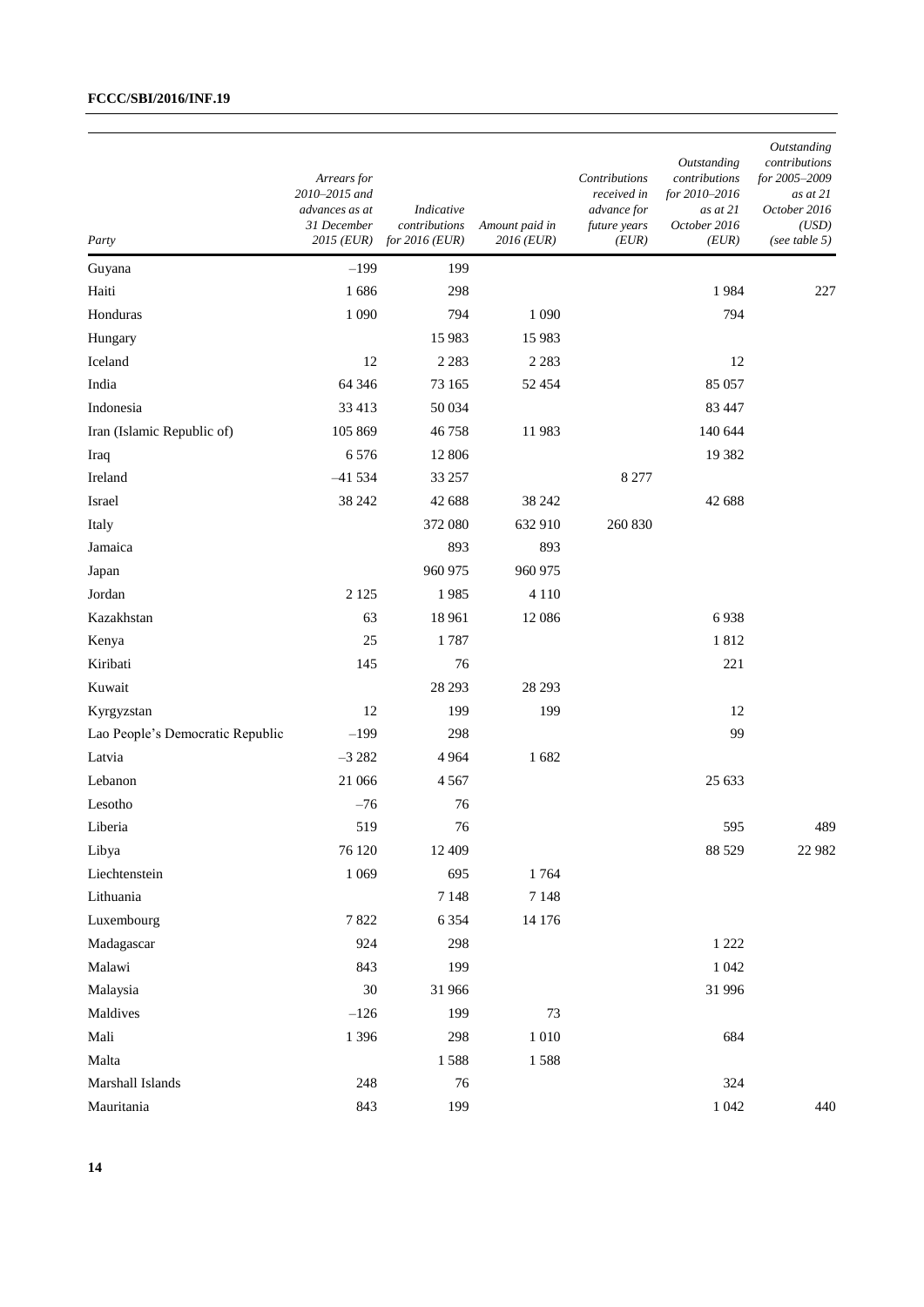| Party                            | Arrears for<br>2010-2015 and<br>advances as at<br>31 December<br>2015 (EUR) | Indicative<br>contributions<br>for $2016$ (EUR) | Amount paid in<br>2016 (EUR) | Contributions<br>received in<br>advance for<br>future years<br>(EUR) | Outstanding<br>contributions<br>for 2010-2016<br>as at 21<br>October 2016<br>(EUR) | Outstanding<br>contributions<br>for 2005-2009<br>as at 21<br>October 2016<br>(USD)<br>(see table $5)$ |
|----------------------------------|-----------------------------------------------------------------------------|-------------------------------------------------|------------------------------|----------------------------------------------------------------------|------------------------------------------------------------------------------------|-------------------------------------------------------------------------------------------------------|
| Mauritius                        |                                                                             | 1 1 9 1                                         | 1 1 9 1                      |                                                                      |                                                                                    |                                                                                                       |
| Mexico                           |                                                                             | 142 459                                         | 142 459                      |                                                                      |                                                                                    |                                                                                                       |
| Micronesia (Federated States of) | 242                                                                         | 76                                              |                              |                                                                      | 318                                                                                |                                                                                                       |
| Monaco                           |                                                                             | 993                                             | 1 1 9 2                      | 199                                                                  |                                                                                    |                                                                                                       |
| Mongolia                         |                                                                             | 496                                             | 486                          |                                                                      | 10                                                                                 |                                                                                                       |
| Montenegro                       | $-497$                                                                      | 397                                             |                              | 100                                                                  |                                                                                    |                                                                                                       |
| Morocco                          | 5987                                                                        | 5 3 6 1                                         | 11 181                       |                                                                      | 167                                                                                |                                                                                                       |
| Mozambique                       | 290                                                                         | 397                                             |                              |                                                                      | 687                                                                                |                                                                                                       |
| Myanmar                          |                                                                             | 993                                             | 993                          |                                                                      |                                                                                    |                                                                                                       |
| Namibia                          | 966                                                                         | 993                                             |                              |                                                                      | 1959                                                                               |                                                                                                       |
| Nauru                            | 519                                                                         | 76                                              | 519                          |                                                                      | 76                                                                                 |                                                                                                       |
| Nepal                            |                                                                             | 596                                             | 596                          |                                                                      |                                                                                    |                                                                                                       |
| Netherlands                      |                                                                             | 147 124                                         | 147 124                      |                                                                      |                                                                                    |                                                                                                       |
| New Zealand                      |                                                                             | 26 606                                          | 26 606                       |                                                                      |                                                                                    |                                                                                                       |
| Nicaragua                        | 1686                                                                        | 397                                             |                              |                                                                      | 2083                                                                               | 885                                                                                                   |
| Niger                            | 1 1 2 4                                                                     | 199                                             |                              |                                                                      | 1 3 2 3                                                                            | 489                                                                                                   |
| Nigeria                          | 47 189                                                                      | 20748                                           |                              |                                                                      | 67 937                                                                             | 16721                                                                                                 |
| Niue                             | 104                                                                         | 76                                              |                              |                                                                      | 180                                                                                |                                                                                                       |
| Norway                           |                                                                             | 84 284                                          | 84 558                       | 274                                                                  |                                                                                    |                                                                                                       |
| Oman                             |                                                                             | 11 218                                          |                              |                                                                      | 11 218                                                                             |                                                                                                       |
| Pakistan                         | 38 649                                                                      | 9 2 3 3                                         | 11 444                       |                                                                      | 36438                                                                              |                                                                                                       |
| Palau                            | $-76$                                                                       | 76                                              |                              |                                                                      |                                                                                    |                                                                                                       |
| Panama                           |                                                                             | 3 3 7 5                                         | 85                           |                                                                      | 3 2 9 0                                                                            |                                                                                                       |
| Papua New Guinea                 | 1685                                                                        | 397                                             |                              |                                                                      | 2082                                                                               | 1 2 6 3                                                                                               |
| Paraguay                         | 163                                                                         | $1\,390$                                        | 1 4 9 2                      |                                                                      | 61                                                                                 |                                                                                                       |
| Peru                             | 11 299                                                                      | 13 501                                          | 11 299                       |                                                                      | 13 501                                                                             |                                                                                                       |
| Philippines                      |                                                                             | 16 380                                          |                              |                                                                      | 16 380                                                                             |                                                                                                       |
| Poland                           | $-91513$                                                                    | 83 490                                          | $-8023$                      |                                                                      |                                                                                    |                                                                                                       |
| Portugal                         |                                                                             | 38 916                                          | 38 916                       |                                                                      |                                                                                    |                                                                                                       |
| Qatar                            | 58 909                                                                      | 26 70 5                                         |                              |                                                                      | 85 614                                                                             |                                                                                                       |
| Republic of Korea                |                                                                             | 202 420                                         | 202 420                      |                                                                      |                                                                                    |                                                                                                       |
| Republic of Moldova              |                                                                             | 397                                             | 397                          |                                                                      |                                                                                    |                                                                                                       |
| Romania                          |                                                                             | 18 26 6                                         | 18 26 6                      |                                                                      |                                                                                    |                                                                                                       |
| Russian Federation               |                                                                             | 306 559                                         | 242 246                      |                                                                      | 64 313                                                                             |                                                                                                       |
| Rwanda                           | 217                                                                         | 199                                             |                              |                                                                      | 416                                                                                |                                                                                                       |
| Saint Kitts and Nevis            | 74                                                                          | 76                                              |                              |                                                                      | 150                                                                                |                                                                                                       |
| Saint Lucia                      | 145                                                                         | $76\,$                                          | $71\,$                       |                                                                      | 150                                                                                |                                                                                                       |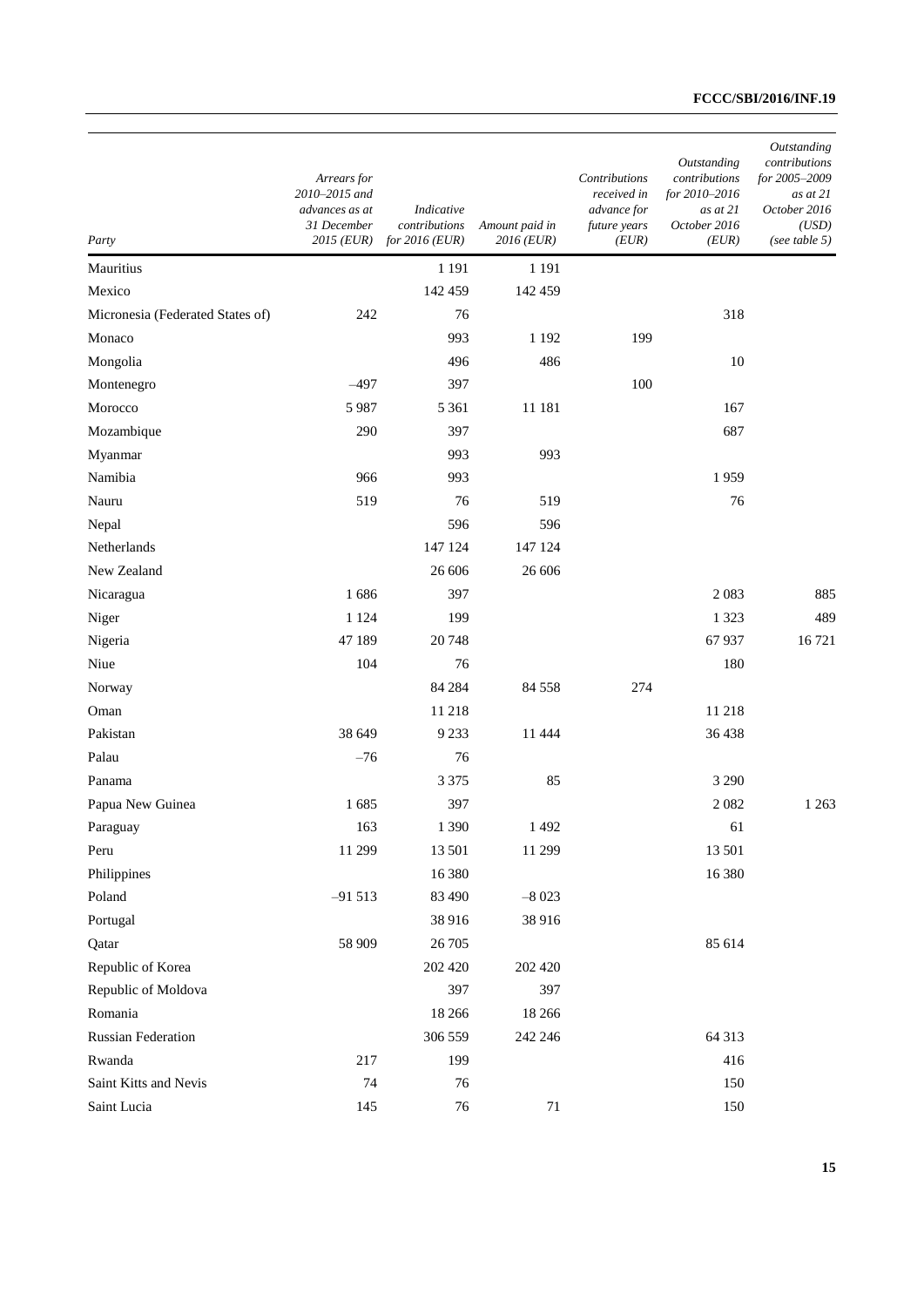| Party                                        | Arrears for<br>2010-2015 and<br>advances as at<br>31 December<br>2015 (EUR) | Indicative<br>contributions<br>for $2016$ (EUR) | Amount paid in<br>2016 (EUR) | Contributions<br>received in<br>advance for<br>future years<br>(EUR) | Outstanding<br>contributions<br>for 2010–2016<br>as at 21<br>October 2016<br>(EUR) | Outstanding<br>contributions<br>for 2005-2009<br>as at 21<br>October 2016<br>(USD)<br>(see table $5)$ |
|----------------------------------------------|-----------------------------------------------------------------------------|-------------------------------------------------|------------------------------|----------------------------------------------------------------------|------------------------------------------------------------------------------------|-------------------------------------------------------------------------------------------------------|
| Saint Vincent and the Grenadines             | 519                                                                         | 76                                              |                              |                                                                      | 595                                                                                | 480                                                                                                   |
| Samoa                                        | 285                                                                         | 76                                              | 343                          |                                                                      | 18                                                                                 |                                                                                                       |
| San Marino                                   |                                                                             | 298                                             | 298                          |                                                                      |                                                                                    |                                                                                                       |
| Sao Tome and Principe                        | 519                                                                         | 76                                              |                              |                                                                      | 595                                                                                | 130                                                                                                   |
| Saudi Arabia                                 | 146                                                                         | 113768                                          |                              |                                                                      | 113914                                                                             |                                                                                                       |
| Senegal                                      | 3 3 7 0                                                                     | 496                                             | 1 4 0 8                      |                                                                      | 2458                                                                               |                                                                                                       |
| Serbia                                       |                                                                             | 3 1 7 7                                         | 3 177                        |                                                                      |                                                                                    |                                                                                                       |
| Seychelles                                   |                                                                             | 76                                              |                              |                                                                      | 76                                                                                 |                                                                                                       |
| Sierra Leone                                 | $-26$                                                                       | 76                                              |                              |                                                                      | 50                                                                                 |                                                                                                       |
| Singapore                                    |                                                                             | 44 376                                          | 44 37 6                      |                                                                      |                                                                                    |                                                                                                       |
| Slovakia                                     |                                                                             | 15 8 8 4                                        | 16 9 91                      | 1 1 0 7                                                              |                                                                                    |                                                                                                       |
| Slovenia                                     |                                                                             | 8 3 3 9                                         | 8 3 3 9                      |                                                                      |                                                                                    |                                                                                                       |
| Solomon Islands                              | 423                                                                         | 76                                              |                              |                                                                      | 499                                                                                |                                                                                                       |
| Somalia                                      | 439                                                                         | 76                                              |                              |                                                                      | 515                                                                                |                                                                                                       |
| South Africa                                 | $-36136$                                                                    | 36 136                                          |                              |                                                                      |                                                                                    |                                                                                                       |
| Spain                                        |                                                                             | 242 527                                         | 242 527                      |                                                                      |                                                                                    |                                                                                                       |
| Sri Lanka                                    | 2414                                                                        | 3078                                            |                              |                                                                      | 5 4 9 2                                                                            |                                                                                                       |
| Sudan                                        | 4 8 4 2                                                                     | 993                                             |                              |                                                                      | 5 8 3 5                                                                            |                                                                                                       |
| Suriname                                     | 665                                                                         | 596                                             |                              |                                                                      | 1 2 6 1                                                                            |                                                                                                       |
| Swaziland                                    |                                                                             | 199                                             | 298                          | 99                                                                   |                                                                                    |                                                                                                       |
| Sweden                                       |                                                                             | 94 906                                          | 94 906                       |                                                                      |                                                                                    |                                                                                                       |
| Switzerland                                  |                                                                             | 113 173                                         | 113 173                      |                                                                      |                                                                                    |                                                                                                       |
| Syrian Arab Republic                         | 17 136                                                                      | 2 3 8 3                                         |                              |                                                                      | 19519                                                                              | 4 4 9 0                                                                                               |
| Tajikistan                                   |                                                                             | 397                                             |                              |                                                                      | 397                                                                                |                                                                                                       |
| Thailand                                     | $-7184$                                                                     | 28 8 8 9                                        |                              |                                                                      | 21 705                                                                             |                                                                                                       |
| The former Yugoslav Republic of<br>Macedonia | 12                                                                          | 695                                             | 695                          |                                                                      | 12                                                                                 |                                                                                                       |
| Timor-Leste                                  |                                                                             | 298                                             |                              |                                                                      | 298                                                                                |                                                                                                       |
| Togo                                         | 291                                                                         | 76                                              |                              |                                                                      | 367                                                                                |                                                                                                       |
| Tonga                                        | 519                                                                         | 76                                              |                              |                                                                      | 595                                                                                | 157                                                                                                   |
| Trinidad and Tobago                          | 4 2 4 9                                                                     | 3 3 7 5                                         | 7624                         |                                                                      |                                                                                    |                                                                                                       |
| Tunisia                                      | 4911                                                                        | 2780                                            |                              |                                                                      | 7691                                                                               |                                                                                                       |
| Turkey                                       |                                                                             | 101 061                                         | 101 061                      |                                                                      |                                                                                    |                                                                                                       |
| Turkmenistan                                 | 6 0 4 1                                                                     | 2581                                            |                              |                                                                      | 8 6 22                                                                             |                                                                                                       |
| Tuvalu                                       | 519                                                                         | 76                                              | 595                          |                                                                      |                                                                                    |                                                                                                       |
| Uganda                                       | 1686                                                                        | 893                                             |                              |                                                                      | 2579                                                                               |                                                                                                       |
| Ukraine                                      | 27818                                                                       | 10 225                                          |                              |                                                                      | 38 043                                                                             |                                                                                                       |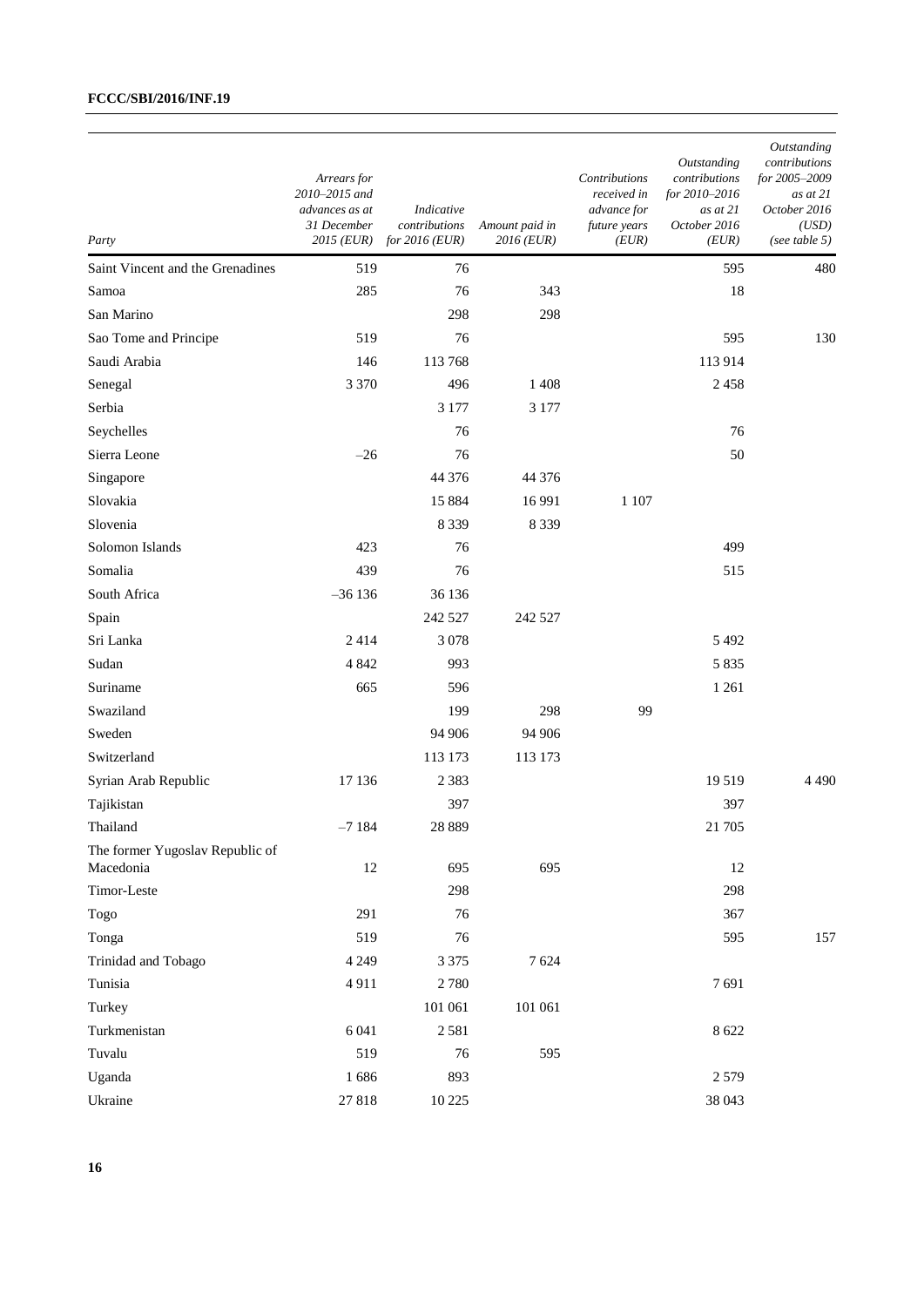| Party                                                   | Arrears for<br>2010-2015 and<br>advances as at<br>31 December<br>2015 (EUR) | Indicative<br>contributions<br>for $2016$ (EUR) | Amount paid in<br>$2016$ (EUR) | Contributions<br>received in<br>advance for<br>future years<br>(EUR) | Outstanding<br>contributions<br>for 2010-2016<br>$as$ at $21$<br>October 2016<br>(EUR) | Outstanding<br>contributions<br>for 2005-2009<br>as at $21$<br>October 2016<br>(USD)<br>(see table 5) |
|---------------------------------------------------------|-----------------------------------------------------------------------------|-------------------------------------------------|--------------------------------|----------------------------------------------------------------------|----------------------------------------------------------------------------------------|-------------------------------------------------------------------------------------------------------|
| <b>United Arab Emirates</b>                             | 48 895                                                                      | 59 962                                          | 59 959                         |                                                                      | 48 898                                                                                 |                                                                                                       |
| United Kingdom of Great Britain<br>and Northern Ireland |                                                                             | 443 061                                         | 443 061                        |                                                                      |                                                                                        |                                                                                                       |
| United Republic of Tanzania                             | 4 6 5 3                                                                     | 993                                             |                                |                                                                      | 5 6 4 6                                                                                | 2 1 1 7                                                                                               |
| Uruguay                                                 | 6 0 4 7                                                                     | 7843                                            | 1 0 2 5                        |                                                                      | 12 8 65                                                                                |                                                                                                       |
| Uzbekistan                                              |                                                                             | 2 2 8 3                                         | 1450                           |                                                                      | 833                                                                                    |                                                                                                       |
| Vanuatu                                                 | $-76$                                                                       | 76                                              | 76                             | 76                                                                   |                                                                                        |                                                                                                       |
| Venezuela (Bolivarian Republic<br>of)                   | 258 200                                                                     | 56 686                                          |                                |                                                                      | 314 886                                                                                |                                                                                                       |
| Viet Nam                                                | 4056                                                                        | 5758                                            | 9814                           |                                                                      |                                                                                        |                                                                                                       |
| Yemen                                                   | 4 8 4 2                                                                     | 993                                             |                                |                                                                      | 5835                                                                                   | 3 5 7 4                                                                                               |
| Zambia                                                  | 591                                                                         | 695                                             |                                |                                                                      | 1 2 8 6                                                                                |                                                                                                       |
| Zimbabwe                                                | 1 4 0 5                                                                     | 397                                             |                                |                                                                      | 1802                                                                                   |                                                                                                       |
| <b>Total</b>                                            | 1576860                                                                     | 7643007                                         | 6 657 437                      | 350 812                                                              | 2 913 242                                                                              | 75 352                                                                                                |

#### Table 5

### **Trust Fund for the Core Budget of the UNFCCC (Kyoto Protocol): status of outstanding contributions for the years 2005–2009 as at 21 October 2016**

| Party                            | Arrears for<br>2005-2009 and<br>advances as at 31<br>December 2015 | Amount paid in<br>2016 | Amount converted<br>into euros and<br>offset against euro<br>contributions for<br>2016 | <b>Contributions</b><br>received in advance<br>for future years | Outstanding<br>contributions as at<br>21 October 2016 |
|----------------------------------|--------------------------------------------------------------------|------------------------|----------------------------------------------------------------------------------------|-----------------------------------------------------------------|-------------------------------------------------------|
| Algeria                          |                                                                    | 211                    |                                                                                        | 211                                                             |                                                       |
| Benin                            | 576                                                                |                        |                                                                                        |                                                                 | 576                                                   |
| Burundi                          | 489                                                                |                        |                                                                                        |                                                                 | 489                                                   |
| Cameroon                         | 503                                                                |                        |                                                                                        |                                                                 | 503                                                   |
| Comoros                          | 92                                                                 |                        |                                                                                        |                                                                 | 92                                                    |
| Côte d'Ivoire                    | 2 2 1 8                                                            | 2 2 1 8                |                                                                                        |                                                                 |                                                       |
| Cuba                             | 4493                                                               |                        |                                                                                        |                                                                 | 4 4 9 3                                               |
| Democratic Republic of the Congo | 696                                                                |                        |                                                                                        |                                                                 | 696                                                   |
| Djibouti                         | 158                                                                |                        |                                                                                        |                                                                 | 158                                                   |
| Dominica                         | 474                                                                |                        |                                                                                        |                                                                 | 474                                                   |
| Dominican Republic               | 12 12 8                                                            |                        |                                                                                        |                                                                 | 12 12 8                                               |
| <b>Equatorial Guinea</b>         | 23                                                                 |                        |                                                                                        |                                                                 | 23                                                    |
| Gambia                           | 414                                                                | 414                    |                                                                                        |                                                                 |                                                       |
| Guinea                           | 867                                                                |                        |                                                                                        |                                                                 | 867                                                   |
| Guinea-Bissau                    | 409                                                                |                        |                                                                                        |                                                                 | 409                                                   |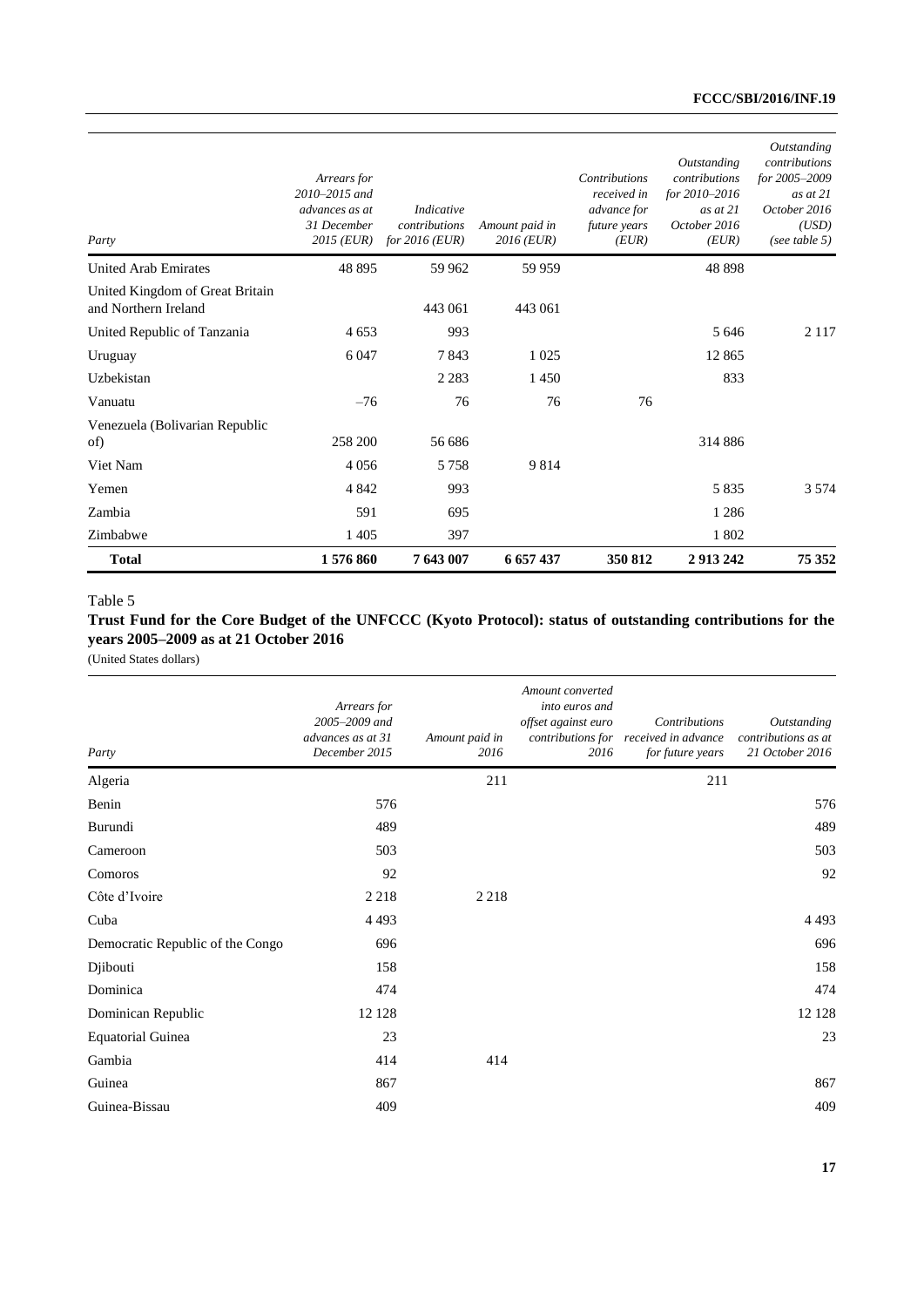| Party                            | Arrears for<br>2005-2009 and<br>advances as at 31<br>December 2015 | Amount paid in<br>2016 | Amount converted<br>into euros and<br>offset against euro<br>2016 | Contributions<br>contributions for received in advance<br>for future years | Outstanding<br>contributions as at<br>21 October 2016 |
|----------------------------------|--------------------------------------------------------------------|------------------------|-------------------------------------------------------------------|----------------------------------------------------------------------------|-------------------------------------------------------|
| Guyana                           | $-2598$                                                            |                        | 218                                                               | 2 3 8 0                                                                    |                                                       |
| Haiti                            | 227                                                                |                        |                                                                   |                                                                            | 227                                                   |
| Liberia                          | 489                                                                |                        |                                                                   |                                                                            | 489                                                   |
| Libya                            | 22 982                                                             |                        |                                                                   |                                                                            | 22 9 82                                               |
| Mauritania                       | 440                                                                |                        |                                                                   |                                                                            | 440                                                   |
| Nauru                            | 489                                                                | 489                    |                                                                   |                                                                            |                                                       |
| Nicaragua                        | 885                                                                |                        |                                                                   |                                                                            | 885                                                   |
| Niger                            | 489                                                                |                        |                                                                   |                                                                            | 489                                                   |
| Nigeria                          | 16721                                                              |                        |                                                                   |                                                                            | 16721                                                 |
| Palau                            | $-83$                                                              |                        | 83                                                                |                                                                            |                                                       |
| Papua New Guinea                 | 1 2 6 3                                                            |                        |                                                                   |                                                                            | 1 2 6 3                                               |
| Saint Vincent and the Grenadines | 480                                                                |                        |                                                                   |                                                                            | 480                                                   |
| Sao Tome and Principe            | 130                                                                |                        |                                                                   |                                                                            | 130                                                   |
| Senegal                          | 1 642                                                              | 1 642                  |                                                                   |                                                                            |                                                       |
| Syrian Arab Republic             | 4 4 9 0                                                            |                        |                                                                   |                                                                            | 4490                                                  |
| Tonga                            | 157                                                                |                        |                                                                   |                                                                            | 157                                                   |
| United Republic of Tanzania      | 2 1 1 7                                                            |                        |                                                                   |                                                                            | 2 1 1 7                                               |
| Yemen                            | 3 5 7 4                                                            |                        |                                                                   |                                                                            | 3 5 7 4                                               |
| <b>Total</b>                     | 77434                                                              | 4974                   | 301                                                               | 2591                                                                       | 75 352                                                |

### Table 6

**List of Parties according to their status of contributions to the Trust Fund for the Core Budget of the UNFCCC (Kyoto Protocol) as at 21 October 2016**

# **(a) Parties that have paid contributions in full up to and including 2016**

| Albania            | Algeria        | Armenia          | Australia              |
|--------------------|----------------|------------------|------------------------|
| Austria            | Azerbaijan     | <b>Bahamas</b>   | Bangladesh             |
| <b>Belarus</b>     | Belgium        | Bhutan           | Bosnia and Herzegovina |
| <b>Botswana</b>    | Bulgaria       | Cook Islands     | Croatia                |
| Cyprus             | Czechia        | Denmark          | Eritrea                |
| Estonia            | Ethiopia       | European Union   | Finland                |
| France             | Georgia        | Germany          | Guyana                 |
| Hungary            | <b>Ireland</b> | Italy            | Jamaica                |
| Japan              | Jordan         | Kuwait           | Latvia                 |
| Lesotho            | Liechtenstein  | Lithuania        | Luxembourg             |
| Maldives           | Malta          | <b>Mauritius</b> | Mexico                 |
| Monaco             | Montenegro     | Myanmar          | Nepal                  |
| <b>Netherlands</b> | New Zealand    | Norway           | Palau                  |
|                    |                |                  |                        |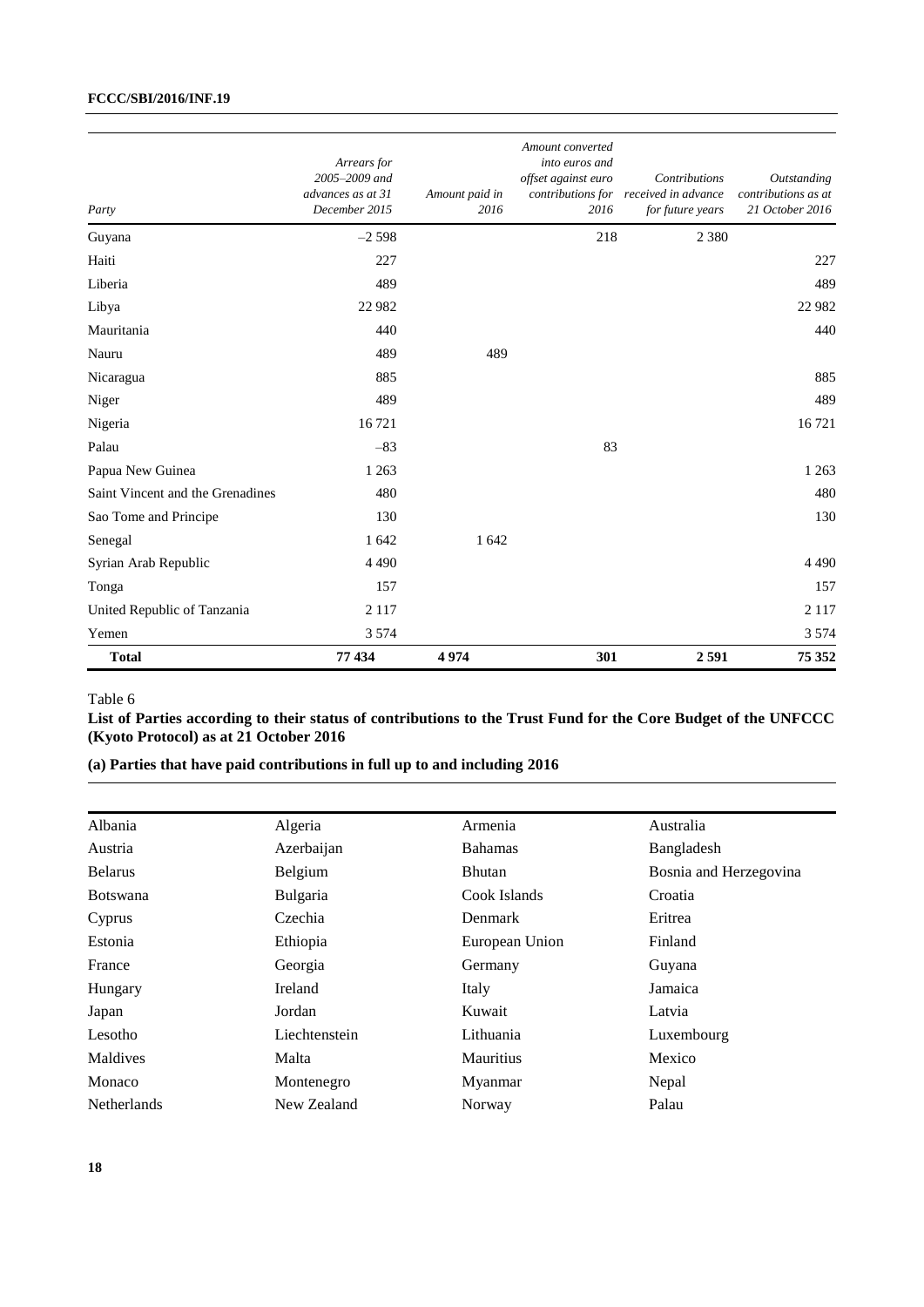| Poland    | Portugal   | Republic of Korea                                       | Republic of Moldova |
|-----------|------------|---------------------------------------------------------|---------------------|
| Romania   | San Marino | Serbia                                                  | Singapore           |
| Slovakia  | Slovenia   | South Africa                                            | Spain               |
| Swaziland | Sweden     | Switzerland                                             | Trinidad and Tobago |
| Turkey    | Tuvalu     | United Kingdom of Great<br>Britain and Northern Ireland | Vanuatu             |

Viet Nam

**Total: 73 Parties**

## **(b) Parties with outstanding contributions for 2016**

| Argentina                   | Bahrain    | Chile                                        | China                               |
|-----------------------------|------------|----------------------------------------------|-------------------------------------|
| Costa Rica                  | Egypt      | Fiji                                         | Honduras                            |
| Israel                      | Kazakhstan | Kyrgyzstan                                   | Lao People's Democratic<br>Republic |
| Mongolia                    | Morocco    | Nauru                                        | Oman                                |
| Panama                      | Paraguay   | Peru                                         | Philippines                         |
| <b>Russian Federation</b>   | Samoa      | Seychelles                                   | Sierra Leone                        |
| Tajikistan                  | Thailand   | The former Yugoslav<br>Republic of Macedonia | Timor-Leste                         |
| <b>United Arab Emirates</b> | Uzbekistan |                                              |                                     |
| <b>Total: 30 Parties</b>    |            |                                              |                                     |

### **(c) Parties with outstanding contributions for the years 2015–2016**

| Angola                   | <b>Barbados</b>       | Brunei Darussalam | Cabo Verde   |
|--------------------------|-----------------------|-------------------|--------------|
| Cambodia                 | Colombia              | Congo             | Ghana        |
| Greece                   | Iceland               | India             | Indonesia    |
| Kenya                    | Malaysia              | Mali              | Mozambique   |
| Namibia                  | Saint Kitts and Nevis | Saint Lucia       | Saudi Arabia |
| Sri Lanka                | Uruguay               |                   |              |
| <b>Total: 22 Parties</b> |                       |                   |              |

### **(d) Parties with outstanding contributions for the years 2014–2016**

| Afghanistan              | Bolivia (Plurinational<br>State of) | <b>Brazil</b> | Central African Republic |
|--------------------------|-------------------------------------|---------------|--------------------------|
| Côte d'Ivoire            | Ecuador                             | Guatemala     | Iraq                     |
| Kiribati                 | Niue                                | Rwanda        | Suriname                 |
| Tunisia                  | Zambia                              |               |                          |
| <b>Total: 14 Parties</b> |                                     |               |                          |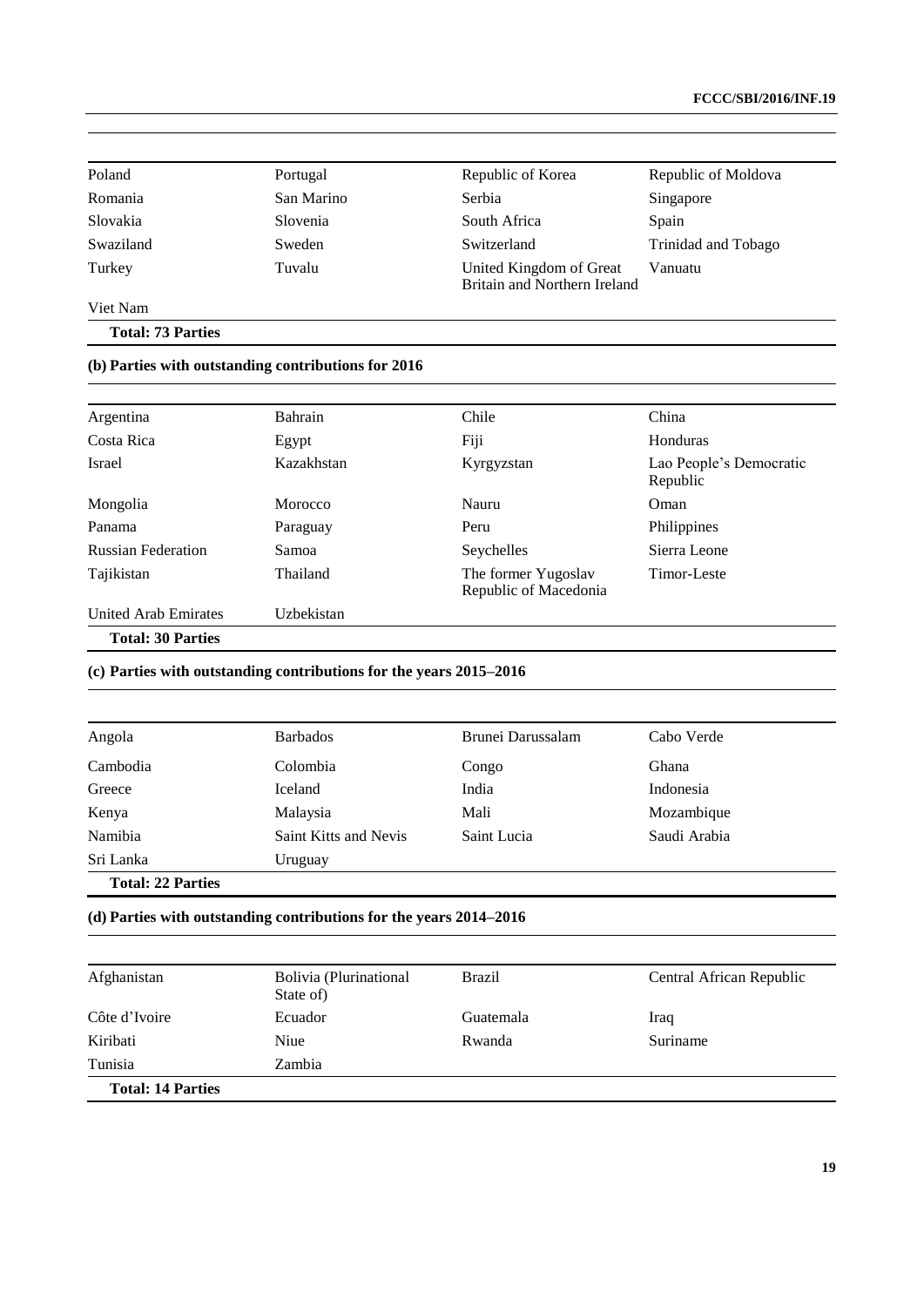### **(e) Parties with outstanding contributions for the years 2013–2016**

Congo

Yemen

Dominican Republic Equatorial Guinea Guinea Guinea-Bissau Haiti Liberia Libya Mauritania

Nicaragua Niger Niger Nigeria Nigeria Papua New Guinea

Sao Tome and Principe Syrian Arab Republic Tonga

| Antigua and Barbuda                   | Iran (Islamic Republic of)                                         | Uganda       | Ukraine    |
|---------------------------------------|--------------------------------------------------------------------|--------------|------------|
| <b>Total: 4 Parties</b>               |                                                                    |              |            |
|                                       | (f) Parties with outstanding contributions for the years 2012-2016 |              |            |
| Belize                                | <b>Burkina Faso</b>                                                | El Salvador  | Madagascar |
| Marshall Islands                      | Micronesia (Federated<br>States of)                                | Pakistan     | Qatar      |
| Senegal                               | Togo                                                               | Turkmenistan |            |
| <b>Total: 11 Parties</b>              |                                                                    |              |            |
|                                       | (g) Parties with outstanding contributions for the years 2011-2016 |              |            |
|                                       |                                                                    |              |            |
| Gabon                                 | Solomon Islands                                                    |              |            |
| <b>Total: 2 Parties</b>               |                                                                    |              |            |
|                                       | (h) Parties with outstanding contributions for the years 2010-2016 |              |            |
|                                       |                                                                    |              |            |
| Chad                                  | Democratic People's<br>Republic of Korea                           | Gambia       | Grenada    |
| Lebanon                               | Malawi                                                             | Somalia      | Sudan      |
| Venezuela (Bolivarian<br>Republic of) | Zimbabwe                                                           |              |            |
| <b>Total: 10 Parties</b>              |                                                                    |              |            |
|                                       | (i) Parties with outstanding contributions for the years 2005-2016 |              |            |
|                                       |                                                                    |              |            |
| Benin                                 | Burundi                                                            | Cameroon     | Comoros    |
| Cuba                                  | Democratic Republic of the                                         | Djibouti     | Dominica   |

Saint Vincent and the

United Republic of

**Total: 26 Parties**

Grenadines

Tanzania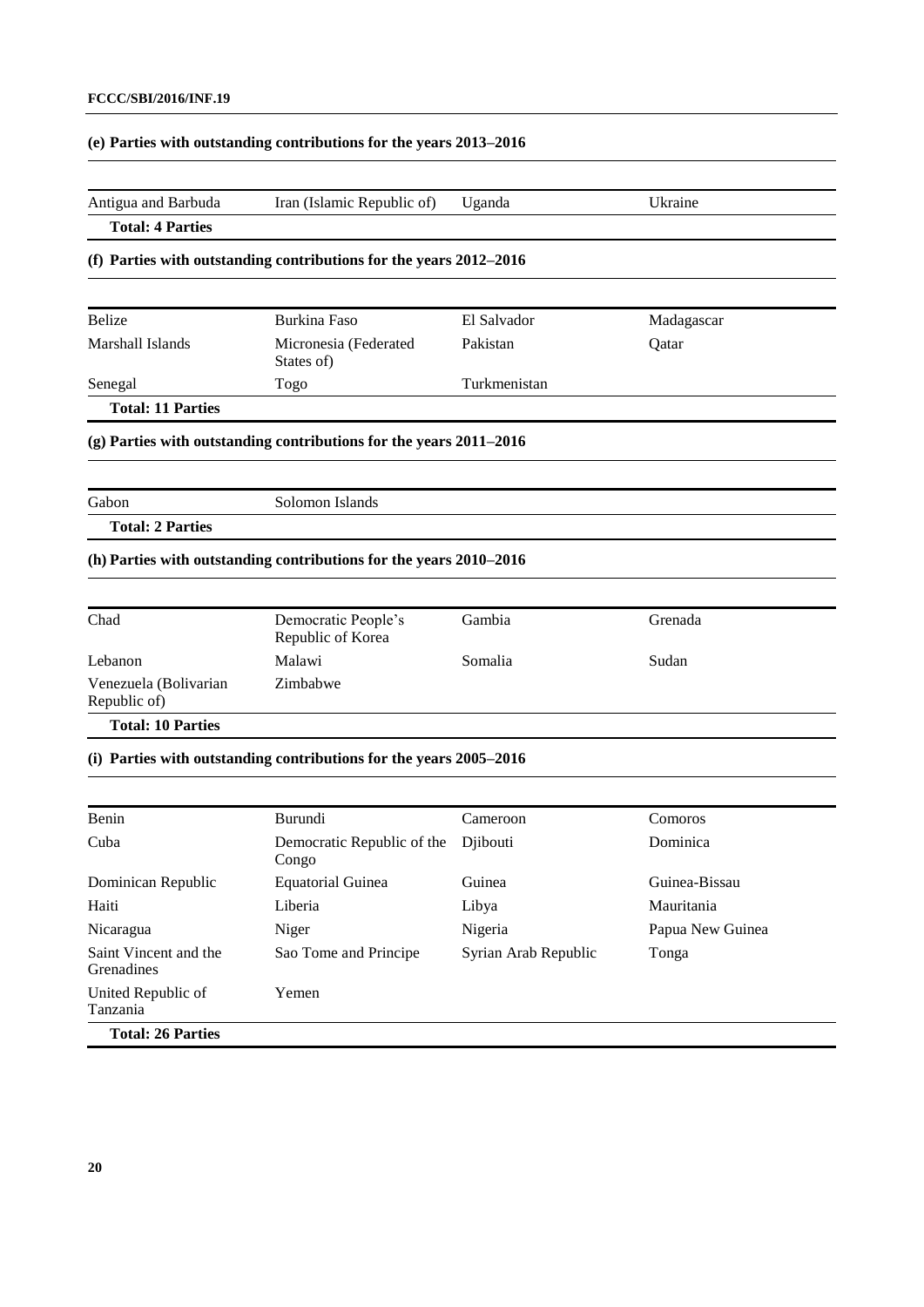### Table 7

**Trust Fund for the International Transaction Log: status of fees as at 21 October 2016** (Euros)

| Party                           | Arrears and<br>advances as at 31<br>December 2015 | Indicative fees for<br>2016 | Amount paid in<br>2016 | Fees received in<br>advance for future<br>years | <b>Outstanding fees</b><br>as at 21 October<br>2016 |
|---------------------------------|---------------------------------------------------|-----------------------------|------------------------|-------------------------------------------------|-----------------------------------------------------|
| Australia                       |                                                   | 76 005                      | 76 005                 |                                                 |                                                     |
| Austria                         | $-1$                                              | 42 492                      | 42 491                 |                                                 |                                                     |
| Belgium                         |                                                   | 52 787                      | 52 787                 |                                                 |                                                     |
| Bulgaria                        |                                                   | 951                         | 951                    |                                                 |                                                     |
| Croatia                         |                                                   | 2 1 2 6                     | 2 1 2 6                |                                                 |                                                     |
| Czechia                         | $-13455$                                          | 13 4 55                     | 13 4 55                | 13 4 55                                         |                                                     |
| Denmark                         |                                                   | 35 387                      | 35 387                 |                                                 |                                                     |
| Estonia                         |                                                   | 755                         | 755                    |                                                 |                                                     |
| European Union                  |                                                   | 71 837                      | 71 837                 |                                                 |                                                     |
| Finland                         |                                                   | 26 9 95                     | 26 9 95                |                                                 |                                                     |
| France                          |                                                   | 285 418                     | 285 418                |                                                 |                                                     |
| Germany                         |                                                   | 410714                      | 410714                 |                                                 |                                                     |
| Greece                          | $-35011$                                          | 28 505                      |                        | 6506                                            |                                                     |
| Hungary                         |                                                   | 11 693                      | 11 693                 |                                                 |                                                     |
| Iceland                         | 25                                                | 19722                       | 19722                  |                                                 | 25                                                  |
| Ireland                         | $-21316$                                          | 21 316                      |                        |                                                 |                                                     |
| Italy                           |                                                   | 243 206                     | 243 206                |                                                 |                                                     |
| Japan                           |                                                   | 399 720                     | 399 720                |                                                 |                                                     |
| Latvia                          |                                                   | 867                         | 867                    |                                                 |                                                     |
| Liechtenstein                   |                                                   | 5 0 3 5                     | 5 0 3 5                |                                                 |                                                     |
| Lithuania                       |                                                   | 1483                        | 1483                   |                                                 |                                                     |
| Luxembourg                      |                                                   | 4 0 8 4                     | 4 0 8 4                |                                                 |                                                     |
| Monaco                          |                                                   | 4839                        | 4839                   |                                                 |                                                     |
| Netherlands                     | $-89684$                                          | 89 684                      |                        |                                                 |                                                     |
| New Zealand                     | $-25710$                                          | 25 708                      |                        | $\overline{c}$                                  |                                                     |
| Norway                          |                                                   | 62 046                      | 62 046                 |                                                 |                                                     |
| Poland                          | $-23974$                                          | 23 974                      |                        |                                                 |                                                     |
| Portugal                        | $-25233$                                          | 25 233                      |                        |                                                 |                                                     |
| Romania                         |                                                   | 3 3 5 7                     | 3 3 5 7                |                                                 |                                                     |
| Russian Federation <sup>a</sup> | 37 594                                            |                             | 37 594                 |                                                 |                                                     |
| Slovakia                        |                                                   | 3 0 21                      | 3 0 2 1                |                                                 |                                                     |
| Slovenia                        | $-4588$                                           | 4588                        |                        |                                                 |                                                     |
| Spain                           |                                                   | 142 108                     | 142 108                |                                                 |                                                     |
| Sweden                          | $-51304$                                          | 51 304                      | 51 304                 | 51 304                                          |                                                     |
| Switzerland                     | $-73851$                                          | 73 851                      |                        |                                                 |                                                     |
| Ukraine                         |                                                   | 19 9 45                     |                        |                                                 | 19 9 45                                             |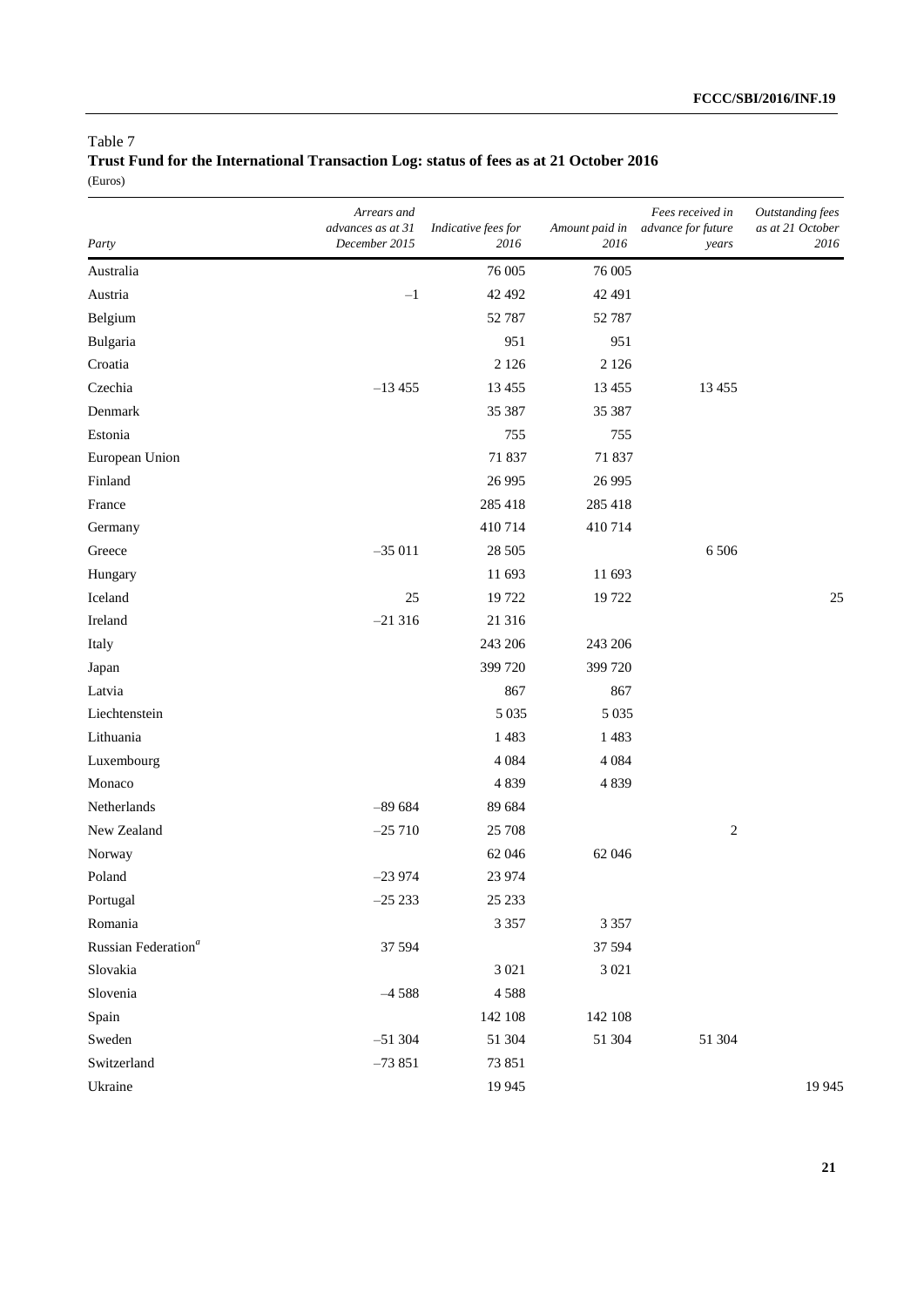| <b>Total</b>                        | $-326508$ | 2 602 275 | 2 327 064 | 71 267 | 19 970 |
|-------------------------------------|-----------|-----------|-----------|--------|--------|
| Northern Ireland                    |           | 318 064   | 318 064   |        |        |
| United Kingdom of Great Britain and |           |           |           |        |        |

<sup>a</sup> Based on a request from the Russian Federation, the national registry of the Russian Federation was disconnected from the international transaction log on 30 December 2015.

### Table 8

# **Trust Fund for Supplementary Activities: contributions received as at 21 October 2016**

| Party/donor                                                            | Amount    |
|------------------------------------------------------------------------|-----------|
| Austria                                                                | 55 741    |
| Belgium                                                                | 54 924    |
| Ben & Jerry's                                                          | 15 000    |
| ClimateWorks Foundation                                                | 220 000   |
| Denmark                                                                | 110 658   |
| <b>European Commission</b>                                             | 1 446 820 |
| Food and Agriculture Organization of the United Nations Headquarters   | 27 136    |
| Finland                                                                | 68 017    |
| Germany                                                                | 2 381 170 |
| Global e-Sustainability Initiative                                     | 125 000   |
| Intergovernmental Panel on Climate Change                              | 30 000    |
| Japan                                                                  | 1 495 378 |
| Netherlands                                                            | 191 193   |
| New Zealand                                                            | 97 694    |
| Norway                                                                 | 98 670    |
| Republic of Korea                                                      | 142 492   |
| Saudi Arabia                                                           | 393 648   |
| Sweden                                                                 | 719 716   |
| Switzerland                                                            | 203 666   |
| United Nations Entity for Gender Equality and the Empowerment of Women | 7800      |
| United Nations Environment Programme                                   | 11 000    |
| United Nations Office for Project Services Small Grants Cluster        | 47915     |
| <b>United Nations Volunteers</b>                                       | 55 310    |
| United States of America                                               | 1835939   |
| <b>Total</b>                                                           | 9834887   |